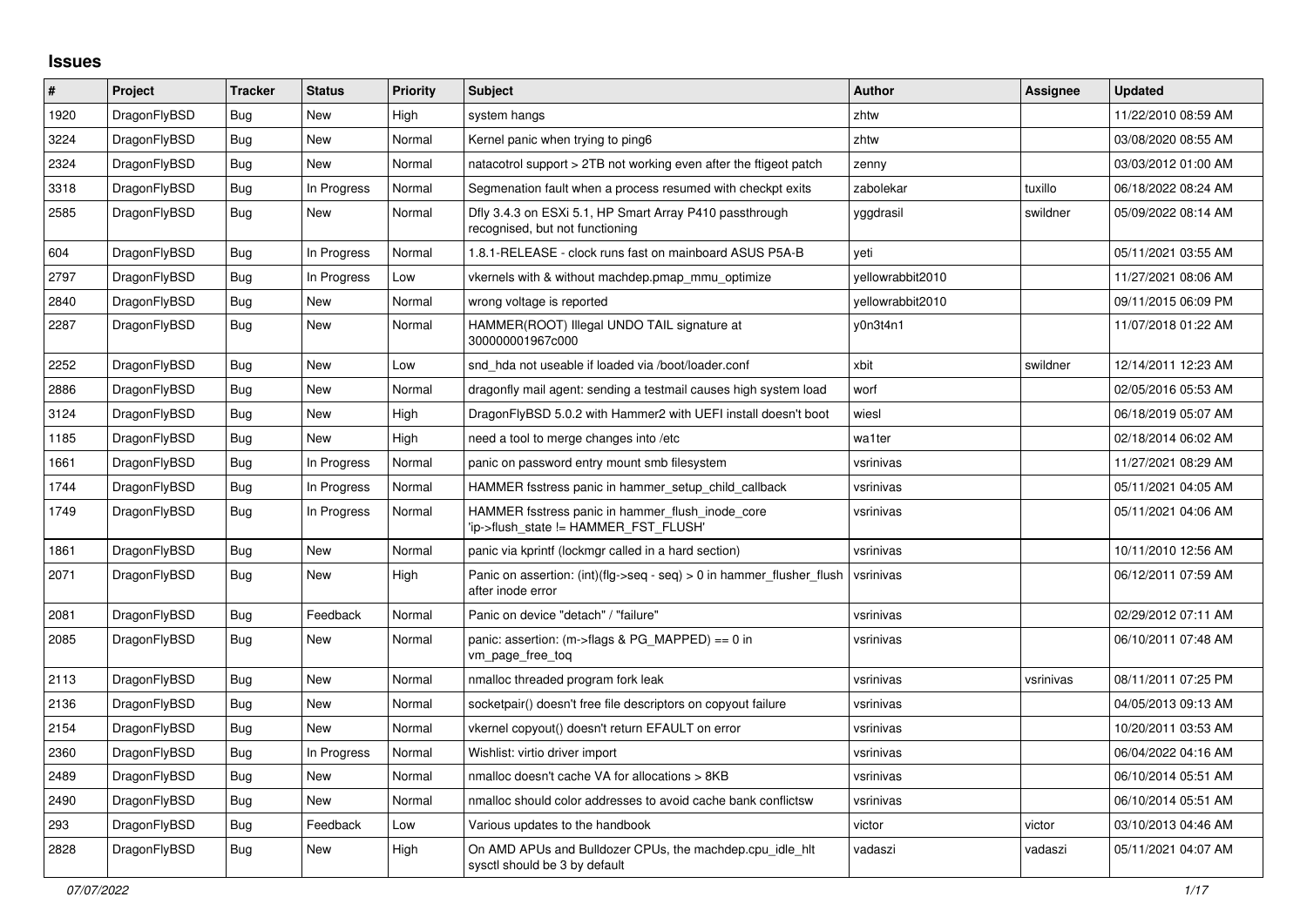| #    | Project      | <b>Tracker</b> | <b>Status</b> | <b>Priority</b> | Subject                                                                                                   | <b>Author</b> | Assignee | <b>Updated</b>      |
|------|--------------|----------------|---------------|-----------------|-----------------------------------------------------------------------------------------------------------|---------------|----------|---------------------|
| 1332 | DragonFlyBSD | Bug            | Feedback      | Normal          | DFBSD 2.2 - Booting usbcdrom/usbsticks on thinkpad hangs on<br>"BTX Halted"                               | tuxillo       |          | 05/11/2021 04:00 AM |
| 1819 | DragonFlyBSD | <b>Bug</b>     | In Progress   | Low             | truss - Major revamping task list                                                                         | tuxillo       | tuxillo  | 11/27/2021 08:45 AM |
| 1867 | DragonFlyBSD | Bug            | New           | Normal          | it(4) motherboard and fan problems                                                                        | tuxillo       |          | 07/08/2011 10:48 AM |
| 1959 | DragonFlyBSD | <b>Bug</b>     | New           | Normal          | DFBSD v2.9.1.422.gc98f2 - Panic during boot - IPv6 and PF                                                 | tuxillo       |          | 01/13/2011 03:37 AM |
| 2078 | DragonFlyBSD | Bug            | New           | Normal          | DFBSD i386 v2.11.0.201.g3ed2f - Panic during installworld into a<br>vn0 device                            | tuxillo       |          | 05/19/2011 07:50 PM |
| 2084 | DragonFlyBSD | Bug            | New           | Normal          | DFBSD v2.11.0.242.g4d317 - panic: zone: entry not free                                                    | tuxillo       |          | 07/03/2012 01:23 AM |
| 2129 | DragonFlyBSD | Bug            | <b>New</b>    | Normal          | DFBSD v2.11.0.661.gf9438 i386 - panic: lockmgr thrd_sleep                                                 | tuxillo       |          | 09/05/2011 09:49 AM |
| 2166 | DragonFlyBSD | Bug            | New           | Normal          | DFBSD v2.13.0.109.g05b9d - Strange lockups                                                                | tuxillo       |          | 10/29/2011 11:20 AM |
| 2171 | DragonFlyBSD | <b>Bug</b>     | New           | Normal          | DFBSD v2.13.0.151.gdc8442 - panic: assertion "(*ptep &<br>$(PG_MANAGED PG_V)) == PG_V"$                   | tuxillo       |          | 11/04/2011 05:06 PM |
| 2224 | DragonFlyBSD | Bug            | <b>New</b>    | Normal          | v2.13.0.291.gaa7ec - Panic on fq while installing world                                                   | tuxillo       |          | 11/18/2011 01:40 AM |
| 2282 | DragonFlyBSD | <b>Bug</b>     | In Progress   | Normal          | gdb segfaults with certain corefiles                                                                      | tuxillo       |          | 01/18/2012 04:40 PM |
| 2283 | DragonFlyBSD | <b>Bug</b>     | New           | Normal          | DFBSD DragonFly v2.13.0.957.g4f459 - pmap_release: page<br>should already be gone 0xc27120bc              | tuxillo       |          | 01/23/2012 03:03 AM |
| 2345 | DragonFlyBSD | Bug            | In Progress   | Normal          | DFBSD v3.1.0.457.gd679f - NFS panic on diskless station                                                   | tuxillo       |          | 04/07/2012 05:22 PM |
| 2351 | DragonFlyBSD | Bug            | In Progress   | Normal          | DFBSD v3.1.0.579.g44ccf - Stuck during startup, random freezes                                            | tuxillo       |          | 04/24/2012 08:21 AM |
| 2358 | DragonFlyBSD | <b>Bug</b>     | In Progress   | Normal          | DFBSD v3.0.2.32.g928ca - panic: hammer: insufficient undo FIFO<br>space!                                  | tuxillo       | tuxillo  | 05/10/2021 02:50 AM |
| 2495 | DragonFlyBSD | Bug            | New           | High            | DFBSD v3.3.0.960.g553fe7 - ocnt != 0" failed in<br>prop_object_release                                    | tuxillo       |          | 05/31/2022 04:08 PM |
| 2498 | DragonFlyBSD | <b>Bug</b>     | New           | Normal          | DFBSD v3.2.2-RELEASE - LIST_FIRST(&bp->b_dep) == NULL"<br>failed in vfs_vmio_release                      | tuxillo       |          | 05/31/2022 04:09 PM |
| 2556 | DragonFlyBSD | Bug            | Feedback      | Normal          | DragonFly v3.5.0.81.gd3479 - Process signal weirdness                                                     | tuxillo       |          | 12/17/2013 03:48 PM |
| 2629 | DragonFlyBSD | <b>Bug</b>     | <b>New</b>    | Normal          | Replace gcc44 with llvm34, clang34, and libc++                                                            | tuxillo       |          | 06/02/2014 02:30 PM |
| 2630 | DragonFlyBSD | <b>Bug</b>     | New           | Normal          | Bring in latest iconv fixes from FreeBSD10 as well as csmapper<br>updates                                 | tuxillo       |          | 05/11/2021 03:54 AM |
| 2631 | DragonFlyBSD | Bug            | In Progress   | Low             | Verify library versioning current with full package build and switch it<br>on (after publishing packages) | tuxillo       |          | 05/11/2021 04:06 AM |
| 2636 | DragonFlyBSD | <b>Bug</b>     | Feedback      | Low             | Add -x flag to iostat (a la solaris)                                                                      | tuxillo       |          | 05/11/2021 04:07 AM |
| 2638 | DragonFlyBSD | <b>Bug</b>     | Feedback      | High            | Fix machdep.pmap_mmu_optimize                                                                             | tuxillo       |          | 05/11/2021 04:07 AM |
| 2641 | DragonFlyBSD | <b>Bug</b>     | New           | Normal          | Panic when loading natapci as module                                                                      | tuxillo       |          | 05/11/2021 03:54 AM |
| 2647 | DragonFlyBSD | <b>Bug</b>     | New           | Normal          | HAMMER panic on 3.6.0                                                                                     | tuxillo       |          | 05/11/2021 03:54 AM |
| 3157 | DragonFlyBSD | <b>Bug</b>     | New           | Normal          | TP-Link UE300 not working in 5.2-RELEASE                                                                  | tuxillo       |          | 11/15/2018 02:08 PM |
| 3196 | DragonFlyBSD | <b>Bug</b>     | New           | Normal          | test issue after redmine upgrade (2)                                                                      | tuxillo       |          | 07/05/2019 04:33 AM |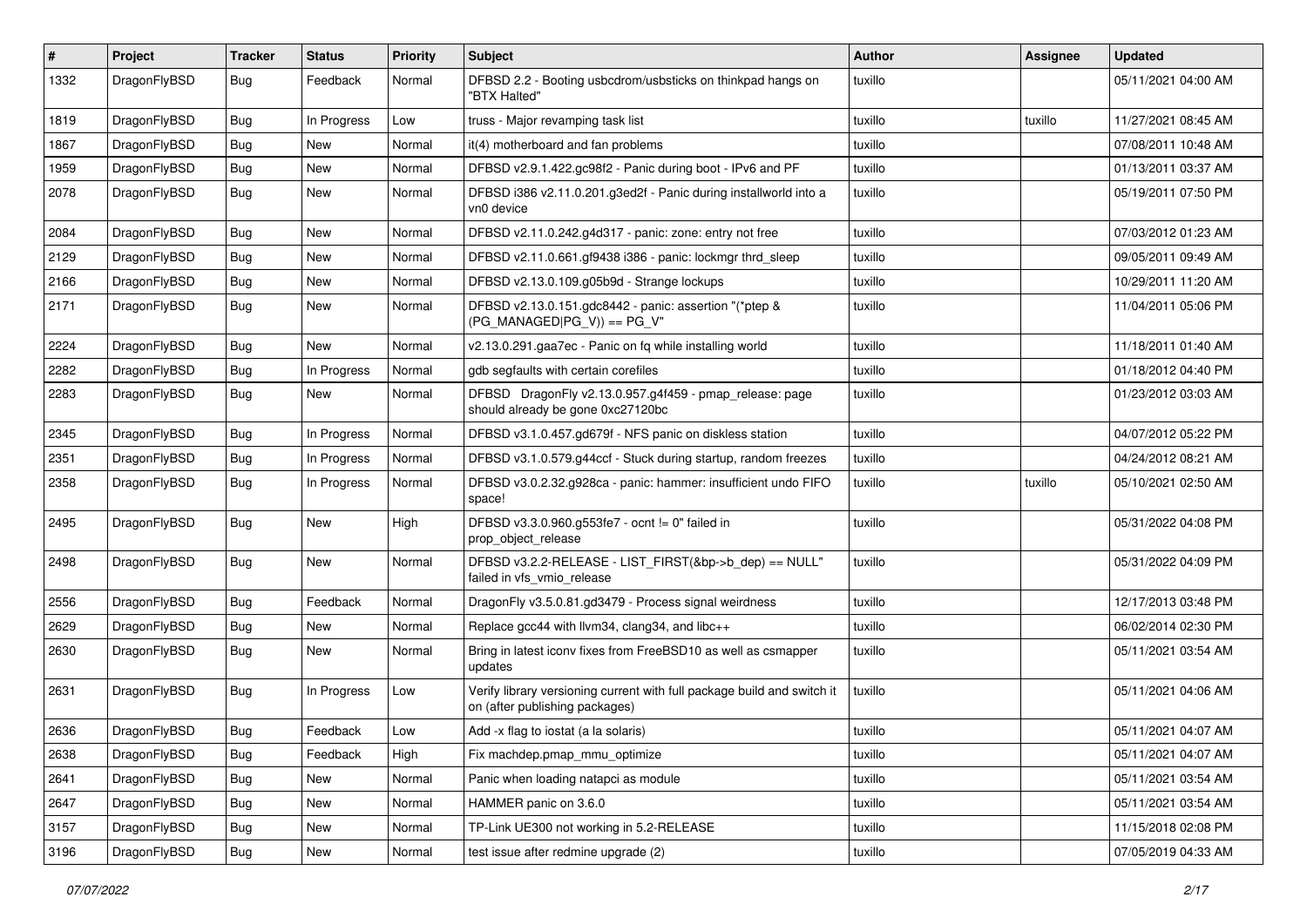| $\pmb{\#}$ | Project      | <b>Tracker</b> | <b>Status</b> | <b>Priority</b> | <b>Subject</b>                                                                         | <b>Author</b>     | Assignee | <b>Updated</b>      |
|------------|--------------|----------------|---------------|-----------------|----------------------------------------------------------------------------------------|-------------------|----------|---------------------|
| 3295       | DragonFlyBSD | Bug            | In Progress   | Normal          | Adapt devel/libvirt for nvmm                                                           | tuxillo           | tuxillo  | 11/03/2021 04:56 PM |
| 3314       | DragonFlyBSD | Bug            | <b>New</b>    | Normal          | Bring virtio_console(4) from FreeBSD                                                   | tuxillo           | tuxillo  | 05/29/2022 08:24 AM |
| 2140       | DragonFlyBSD | Bug            | New           | High            | hammer_io_delallocate panic with 'duplicate entry' message                             | ttw               |          | 10/07/2011 12:22 PM |
| 3170       | DragonFlyBSD | Bug            | New           | Normal          | repeatable nfsd crash                                                                  | tse               |          | 06/11/2020 05:52 AM |
| 3197       | DragonFlyBSD | Bug            | <b>New</b>    | Normal          | DragonFly upgrades                                                                     | tse               |          | 04/18/2020 04:18 PM |
| 3199       | DragonFlyBSD | Bug            | New           | Normal          | PFS label not found panic                                                              | tse               |          | 08/21/2019 03:51 AM |
| 3208       | DragonFlyBSD | Bug            | New           | Normal          | Crash related to nfsd                                                                  | tse               |          | 06/11/2020 05:52 AM |
| 3225       | DragonFlyBSD | Bug            | <b>New</b>    | Normal          | nfsd freeze when using gemu                                                            | tse               |          | 03/17/2020 11:52 AM |
| 3231       | DragonFlyBSD | Bug            | <b>New</b>    | Normal          | wifi drops on 5.8                                                                      | tse               |          | 04/06/2020 05:08 AM |
| 806        | DragonFlyBSD | Bug            | Feedback      | Normal          | boot error on MacBook                                                                  | tralamazza        |          | 06/04/2022 05:28 AM |
| 3252       | DragonFlyBSD | <b>Bug</b>     | New           | Normal          | tcsetattr/tcgetattr set errno incorrectly on non-TTY                                   | tonyc             |          | 10/26/2020 09:34 PM |
| 3319       | DragonFlyBSD | Bug            | New           | Normal          | setproctitle() calls can change effect of later setproctitle() calls                   | tonyc             |          | 06/29/2022 06:10 PM |
| 1282       | DragonFlyBSD | <b>Bug</b>     | Feedback      | Normal          | panic (trap 12) when booting SMP kernel on Atom 330 (dual core)                        | tomaz.borstnar    |          | 05/11/2021 04:00 AM |
| 1579       | DragonFlyBSD | Bug            | Feedback      | Normal          | dfly 2.4.1 does not like HP DL360G4p and Smart Array 6400 with<br>MSA20                | tomaz.borstnar    | tuxillo  | 06/02/2014 02:44 PM |
| 2473       | DragonFlyBSD | <b>Bug</b>     | New           | Normal          | Kernel crash when trying to up the wpi0 device (Dfly<br>v3.3.0.758.g47388-DEVELOPMENT) | tomaz             |          | 02/24/2014 08:50 AM |
| 2930       | DragonFlyBSD | Bug            | <b>New</b>    | High            | 'objcache' causes panic during 'nfs_readdir'                                           | tofergus          |          | 07/26/2016 01:09 PM |
| 2931       | DragonFlyBSD | Bug            | New           | Low             | 'gdb' of 'vkernel' unable to print backtrace                                           | tofergus          |          | 07/26/2016 01:51 PM |
| 2812       | DragonFlyBSD | Bug            | New           | Normal          | Panic on Intel DE3815TYKHE                                                             | tmorp             |          | 05/14/2015 03:14 PM |
| 2857       | DragonFlyBSD | Bug            | <b>New</b>    | Normal          | hammer stalls via bitcoin-qt                                                           | tkusumi           |          | 11/30/2015 06:52 AM |
| 3142       | DragonFlyBSD | Submit         | <b>New</b>    | Normal          | lib/libdmsg: Unbreak using new API EVP_CIPHER_CTX_new()                                | tkusumi           |          | 07/08/2018 04:18 AM |
| 3184       | DragonFlyBSD | Bug            | New           | Normal          | tsleep(9) return value when PCATCH specified                                           | tkusumi           |          | 04/03/2019 06:49 AM |
| 3246       | DragonFlyBSD | Bug            | <b>New</b>    | Normal          | HAMMER2 unable to handle ENOSPC properly                                               | tkusumi           |          | 09/04/2020 11:11 AM |
| 3249       | DragonFlyBSD | Bug            | New           | Normal          | HAMMER2 fsync(2) not working properly                                                  | tkusumi           |          | 09/21/2020 07:07 AM |
| 3266       | DragonFlyBSD | Bug            | <b>New</b>    | High            | Filesystems broken due to "KKASSERT(count &<br>TOK COUNTMASK);"                        | tkusumi           |          | 03/15/2021 01:21 PM |
| 3269       | DragonFlyBSD | <b>Bug</b>     | In Progress   | Normal          | Is double-buffer'd buf still required by HAMMER2?                                      | tkusumi           |          | 05/12/2021 04:09 PM |
| 3312       | DragonFlyBSD | Submit         | New           | Normal          | hammer2: redundant chain modify after chain creation                                   | tkusumi           |          | 05/15/2022 01:35 PM |
| 3316       | DragonFlyBSD | Bug            | New           | Normal          | hammer2 dirent create() allows creating >1 dirents with the same<br>name               | tkusumi           |          | 06/05/2022 12:35 PM |
| 2459       | DragonFlyBSD | <b>Bug</b>     | Feedback      | Normal          | apic problems with HP Probook 4510s                                                    | thowe             |          | 11/27/2021 08:22 AM |
| 285        | DragonFlyBSD | Bug            | Feedback      | Low             | interrupt latency with re without ip address configured                                | thomas.nikolajsen |          | 02/20/2014 10:30 AM |
| 1984       | DragonFlyBSD | Bug            | New           | Normal          | hammer mount fails after crash - HAMMER: FIFO record bad head<br>signature             | thomas.nikolajsen |          | 03/08/2011 06:57 PM |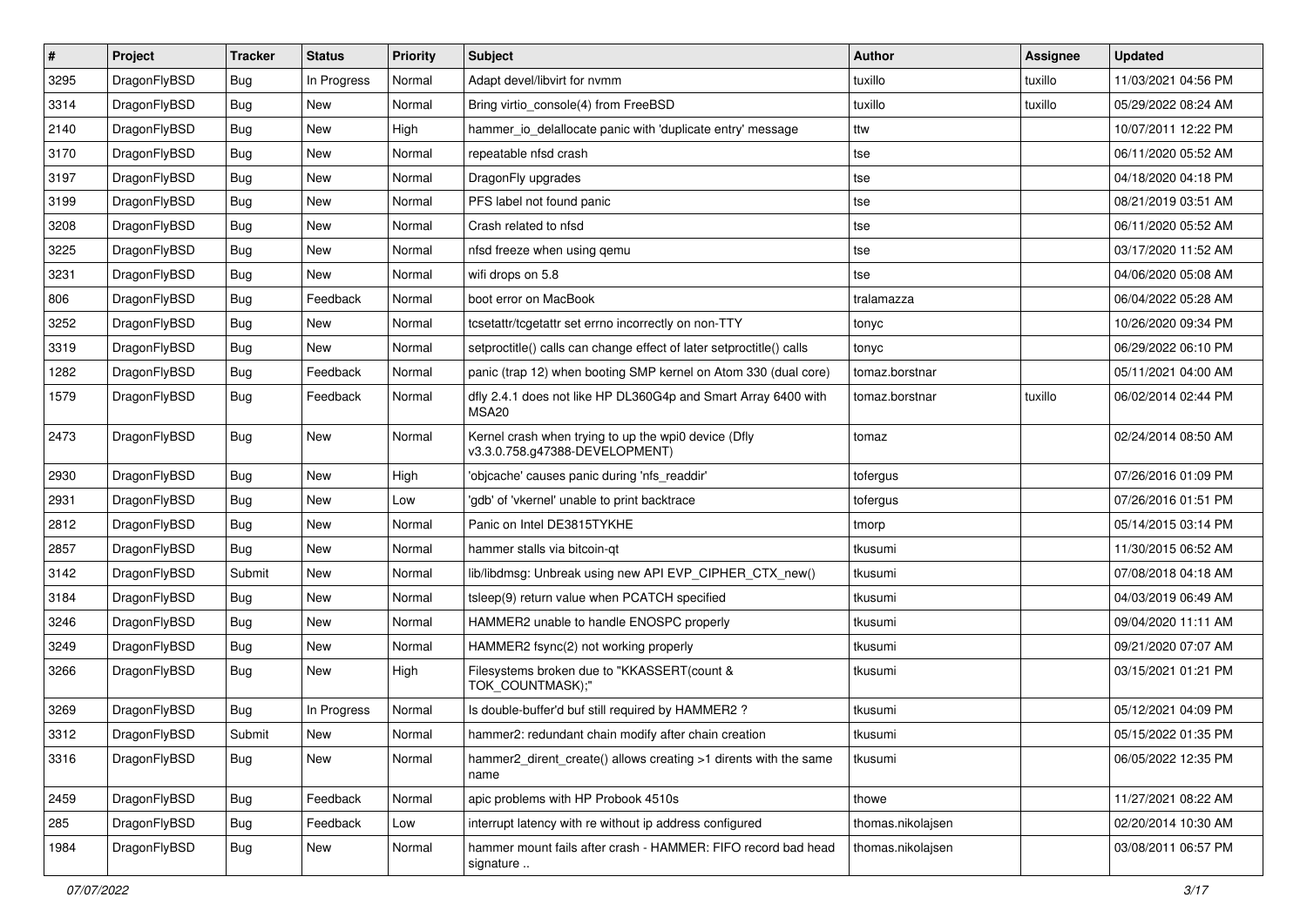| #    | Project      | <b>Tracker</b> | <b>Status</b> | <b>Priority</b> | Subject                                                                                                  | Author            | Assignee | <b>Updated</b>      |
|------|--------------|----------------|---------------|-----------------|----------------------------------------------------------------------------------------------------------|-------------------|----------|---------------------|
| 2296 | DragonFlyBSD | Bug            | In Progress   | High            | panic: assertion "m->wire count > 0" failed                                                              | thomas.nikolajsen |          | 08/30/2012 06:09 AM |
| 2436 | DragonFlyBSD | Bug            | New           | Normal          | panic: assertion "lp->lwp_qcpu == dd->cpuid" failed in<br>dfly_acquire_curproc                           | thomas.nikolajsen |          | 01/23/2013 11:07 AM |
| 2609 | DragonFlyBSD | <b>Bug</b>     | New           | Normal          | master: panic: assertion<br>"LWKT_TOKEN_HELD_ANY(vm_object_token(object))" failed in<br>swp_pager_lookup | thomas.nikolajsen |          | 11/28/2013 11:36 AM |
| 1127 | DragonFlyBSD | <b>Bug</b>     | Feedback      | Low             | cdrom drive not detected                                                                                 | tgr               | corecode | 01/15/2015 08:55 AM |
| 3113 | DragonFlyBSD | <b>Bug</b>     | In Progress   | Urgent          | Booting vKernel fails due being out of swap space                                                        | tcullen           |          | 05/11/2021 04:14 AM |
| 2921 | DragonFlyBSD | Submit         | New           | Normal          | Allow moused to accept userland mouse events                                                             | tautolog          |          | 05/11/2021 04:08 AM |
| 3036 | DragonFlyBSD | Bug            | <b>New</b>    | Normal          | panic in icmp_redirect_start() ASSERT_IN_NETISR(0)                                                       | tautolog          |          | 05/11/2017 07:27 PM |
| 3135 | DragonFlyBSD | Submit         | New           | Normal          | Add EVFILT_RECV and EVFILT_SEND                                                                          | tautolog          |          | 05/25/2018 09:59 PM |
| 2915 | DragonFlyBSD | Bug            | New           | High            | Hammer mirror-copy problem                                                                               | t dfbsd           |          | 08/25/2016 05:28 AM |
| 3205 | DragonFlyBSD | Bug            | Feedback      | High            | Go compiler net test failing                                                                             | : dfbsd           | tuxillo  | 05/10/2021 02:45 AM |
| 3217 | DragonFlyBSD | <b>Bug</b>     | New           | Normal          | rescue tools: make install fails if rescue folder doesn't exist                                          | t_dfbsd           |          | 11/27/2019 08:16 PM |
| 243  | DragonFlyBSD | <b>Bug</b>     | Feedback      | Normal          | weird behavior in the shell                                                                              | swildner          |          | 05/31/2022 02:51 PM |
| 1907 | DragonFlyBSD | <b>Bug</b>     | New           | Normal          | Hammer crash in hammer flusher flush()                                                                   | swildner          |          | 11/11/2010 05:07 AM |
| 1913 | DragonFlyBSD | Bug            | New           | Normal          | panic: assertion: ip->flush_state != HAMMER_FST_FLUSH in<br>hammer_flush_inode_core                      | swildner          |          | 11/20/2010 05:27 PM |
| 2509 | DragonFlyBSD | Bug            | <b>New</b>    | Normal          | Redefinition of DIRBLKSIZ in restore(8)                                                                  | swildner          |          | 06/04/2022 04:40 AM |
| 2082 | DragonFlyBSD | Bug            | <b>New</b>    | Normal          | dfbsd 2.10.1 amd64 - mc port build error with 'bmake bin-install'                                        | sun-doctor        |          | 05/25/2011 07:18 PM |
| 2020 | DragonFlyBSD | <b>Bug</b>     | New           | Low             | Port brcm80211 driver from Linux to DragonFly BSD                                                        | studer            |          | 03/05/2011 10:54 PM |
| 2004 | DragonFlyBSD | Bug            | New           | Normal          | LWKT WAIT IPIQ panic                                                                                     | steve             |          | 03/08/2011 05:46 PM |
| 2055 | DragonFlyBSD | <b>Bug</b>     | <b>New</b>    | Normal          | ssh + IPV6 + bridge => connection freezes                                                                | steve             |          | 04/24/2011 07:13 PM |
| 3129 | DragonFlyBSD | <b>Bug</b>     | New           | High            | Kernel panic with 5.2.0 on A2SDi-4C-HLN4F                                                                | stateless         |          | 04/24/2018 12:50 AM |
| 2077 | DragonFlyBSD | Bug            | New           | Normal          | USB devices conflicting                                                                                  | srussell          |          | 05/17/2011 05:12 PM |
| 2586 | DragonFlyBSD | Bug            | <b>New</b>    | Normal          | pf: "modulate" state seems problematic                                                                   | srussell          |          | 09/25/2013 07:36 PM |
| 2587 | DragonFlyBSD | <b>Bug</b>     | New           | Normal          | SATA DVD writer not detected by DragonFly                                                                | srussell          |          | 09/04/2020 08:55 AM |
| 2936 | DragonFlyBSD | <b>Bug</b>     | <b>New</b>    | Normal          | loader.efi crashes while loading kernel                                                                  | spaceille         |          | 08/20/2016 06:17 AM |
| 1964 | DragonFlyBSD | <b>Bug</b>     | New           | Normal          | iwn (panic assertion : wlan assert serialized)                                                           | sjmm.ptr          | josepht  | 02/01/2011 12:57 PM |
| 1302 | DragonFlyBSD | <b>Bug</b>     | In Progress   | Normal          | Checkpoint regression?                                                                                   | sjg               | sjg      | 07/10/2013 05:22 PM |
| 1786 | DragonFlyBSD | <b>Bug</b>     | New           | Normal          | Calling NULL function pointer initiates panic loop                                                       | sjg               |          | 10/11/2010 05:28 PM |
| 2061 | DragonFlyBSD | <b>Bug</b>     | New           | Normal          | USB keyboard boot panic                                                                                  | sjg               |          | 05/04/2012 12:20 AM |
| 2141 | DragonFlyBSD | <b>Bug</b>     | New           | Urgent          | loader and/or documentation broken                                                                       | sjg               |          | 01/20/2012 10:51 AM |
| 1884 | DragonFlyBSD | <b>Bug</b>     | New           | Normal          | System completely freezes while listening music (devbuf: malloc<br>limit exceeded)                       | shamaz            |          | 01/24/2011 05:00 PM |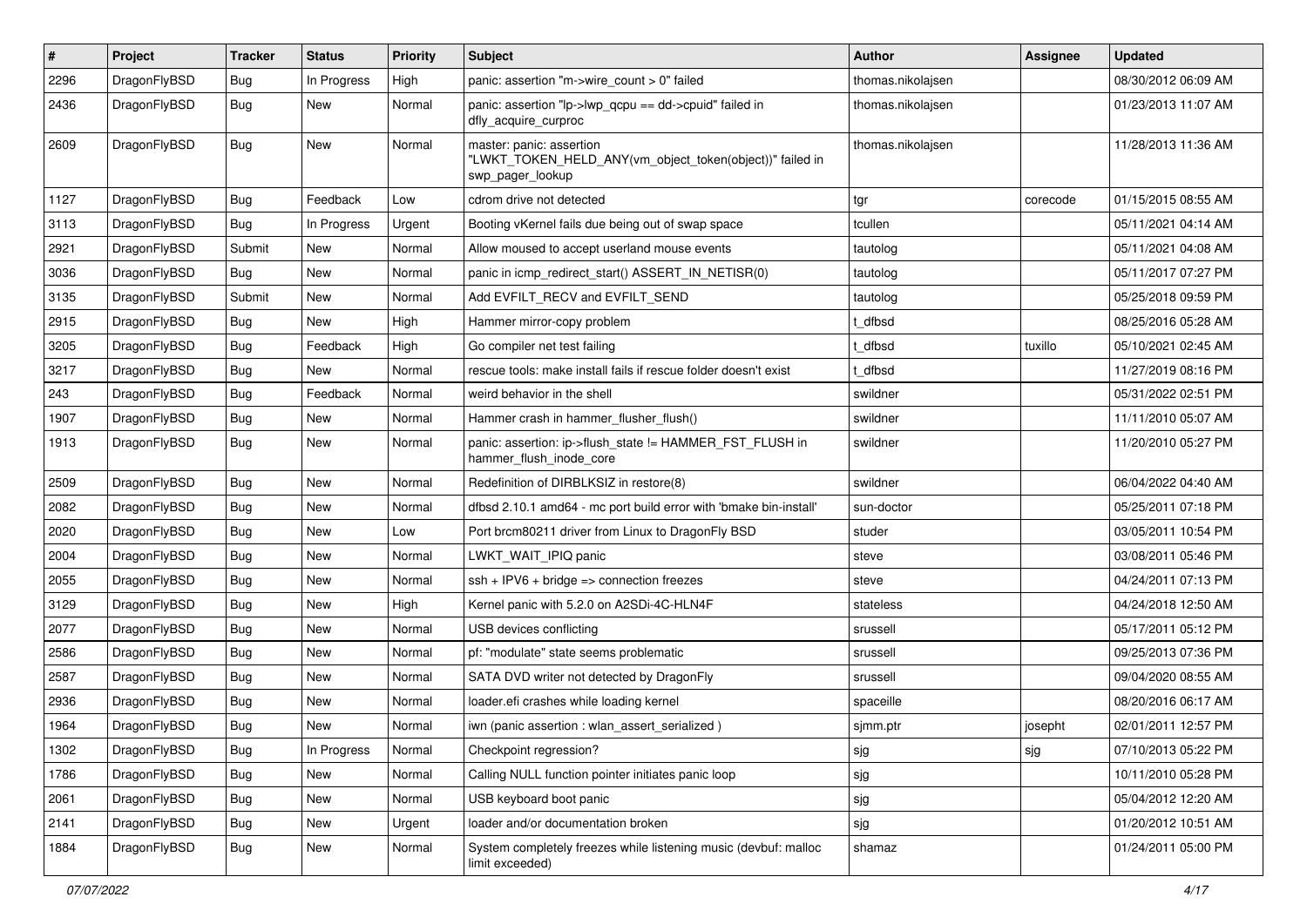| $\sharp$ | Project      | <b>Tracker</b> | <b>Status</b> | <b>Priority</b> | Subject                                                                                         | Author     | Assignee | <b>Updated</b>      |
|----------|--------------|----------------|---------------|-----------------|-------------------------------------------------------------------------------------------------|------------|----------|---------------------|
| 1935     | DragonFlyBSD | Bug            | New           | Normal          | mouse does not work after switching between x and console                                       | shamaz     |          | 12/13/2010 10:06 AM |
| 1961     | DragonFlyBSD | Bug            | New           | Normal          | Can't create dump from DDB                                                                      | shamaz     |          | 01/29/2011 09:02 PM |
| 2820     | DragonFlyBSD | <b>Bug</b>     | New           | Normal          | TP-Link USB Wi-Fi adapter cannot be reattached to the system                                    | shamaz     |          | 05/22/2015 09:45 PM |
| 2863     | DragonFlyBSD | Bug            | <b>New</b>    | Normal          | HAMMER synch tid is zero                                                                        | shamaz     |          | 12/12/2015 11:24 PM |
| 2891     | DragonFlyBSD | Bug            | <b>New</b>    | Normal          | Kernel panic in IEEE802.11 related code                                                         | shamaz     |          | 05/29/2016 05:49 PM |
| 2124     | DragonFlyBSD | Bug            | New           | Normal          | getty repeating too quickly on port /dev/ttyv0                                                  | sgeorge.ml |          | 09/01/2011 04:28 AM |
| 2347     | DragonFlyBSD | Bug            | Feedback      | High            | Hammer PFSes destroy does not give back full space allocated to<br><b>PFS</b>                   | sgeorge    |          | 07/19/2012 01:11 AM |
| 2396     | DragonFlyBSD | Bug            | Feedback      | High            | Latest 3.1 development version core dumps while destroying master<br><b>PFS</b>                 | sgeorge    |          | 01/23/2013 04:10 PM |
| 2924     | DragonFlyBSD | Bug            | New           | Normal          | cat -v fails to tag characters in extended table with M- prefix with<br>some locales            | sevan      |          | 07/11/2016 07:18 AM |
| 2933     | DragonFlyBSD | Submit         | <b>New</b>    | Normal          | Remove unix domain socket support from cat(1)                                                   | sevan      |          | 08/01/2016 08:10 PM |
| 3160     | DragonFlyBSD | Submit         | In Progress   | Normal          | State the implementation difference in pkill/pgrep manual                                       | sevan      | tuxillo  | 06/03/2022 05:15 PM |
| 1944     | DragonFlyBSD | Bug            | New           | Normal          | panic: backing_object 0xdea7b258 was somehow re-referenced<br>during collapse!                  | sepherosa  |          | 12/27/2010 02:06 AM |
| 2042     | DragonFlyBSD | Bug            | New           | Normal          | kernel panic, when run boot0cfg                                                                 | sepherosa  |          | 05/31/2022 03:01 PM |
| 2100     | DragonFlyBSD | Bug            | Feedback      | Normal          | devfs related panic                                                                             | sepherosa  | alexh    | 07/10/2011 02:29 PM |
| 2123     | DragonFlyBSD | Bug            | New           | Normal          | hammer is losing files                                                                          | schmir     |          | 08/30/2011 07:56 PM |
| 3047     | DragonFlyBSD | Bug            | New           | Normal          | <b>HAMMER</b> critical write error                                                              | samuel     |          | 06/19/2019 09:50 AM |
| 2549     | DragonFlyBSD | Bug            | In Progress   | Normal          | netgraph7: Kernel page fault.                                                                   | russiane39 | nant     | 05/10/2013 11:20 PM |
| 2316     | DragonFlyBSD | <b>Bug</b>     | New           | Normal          | Ungraceful invalid password handling for adding a new user in the<br>installer                  | rune       |          | 04/27/2012 11:23 PM |
| 998      | DragonFlyBSD | <b>Bug</b>     | In Progress   | Normal          | Unconfiguring a vn while it is mounted                                                          | rumcic     | tuxillo  | 05/11/2021 04:00 AM |
| 1192     | DragonFlyBSD | Submit         | New           | Normal          | KKASSERTs in sys/kern/uipc_{msg,socket}.c are too strict                                        | rumcic     |          | 05/11/2021 04:07 AM |
| 1218     | DragonFlyBSD | Bug            | In Progress   | Normal          | panic: assertion: error == 0 in hammer_start_transaction                                        | rumcic     |          | 05/11/2021 04:00 AM |
| 1249     | DragonFlyBSD | <b>Bug</b>     | Feedback      | Normal          | panic: ffs_vfree: freeing free inode                                                            | rumcic     |          | 03/10/2013 05:13 AM |
| 1250     | DragonFlyBSD | <b>Bug</b>     | Feedback      | Normal          | Panic upon plugging an USB flash drive into the machine                                         | rumcic     |          | 03/10/2013 05:17 AM |
| 1489     | DragonFlyBSD | <b>Bug</b>     | Feedback      | Normal          | panic: ufs_dirbad: bad dir                                                                      | rumcic     |          | 03/10/2013 04:34 AM |
| 1580     | DragonFlyBSD | <b>Bug</b>     | Feedback      | Normal          | Panic (Fatal trap 12: page fault while in kernel mode) while playing<br>with pf and netif names | rumcic     |          | 12/21/2018 01:21 AM |
| 1873     | DragonFlyBSD | Bug            | <b>New</b>    | Normal          | Panic upon usb mouse detach and reattaching                                                     | rumcic     |          | 02/01/2011 09:53 AM |
| 1874     | DragonFlyBSD | <b>Bug</b>     | New           | Normal          | mpd listening on all IPs, accepting only on one                                                 | rumcic     |          | 05/08/2011 01:01 PM |
| 1975     | DragonFlyBSD | Bug            | New           | Normal          | Applications seg fault in select() and poll()                                                   | rumcic     |          | 05/31/2022 02:58 PM |
| 2072     | DragonFlyBSD | <b>Bug</b>     | New           | Normal          | Fatal trap 12: stopped at lwkt_send_ipiq3                                                       | rumcic     |          | 05/17/2011 04:12 AM |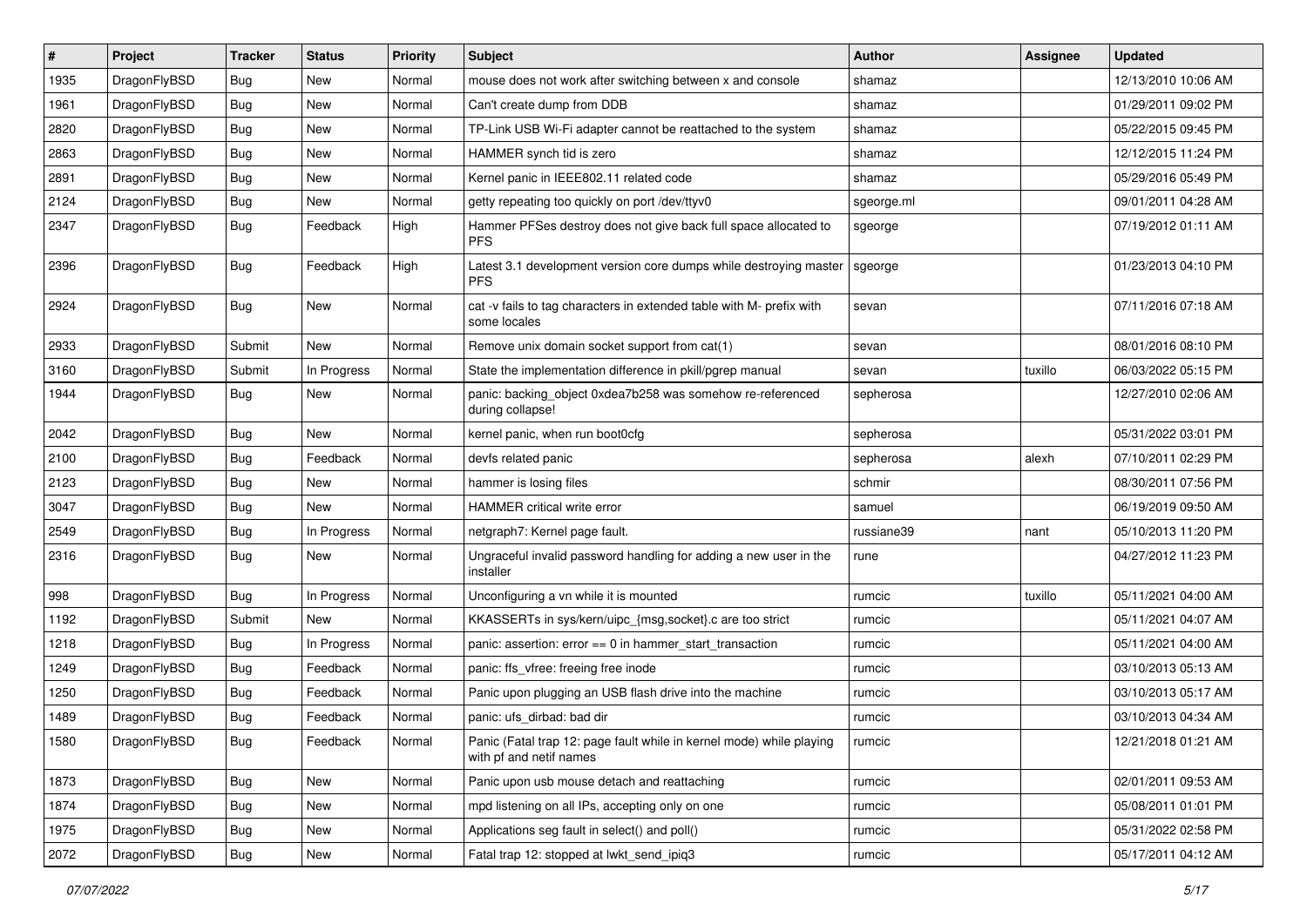| #    | Project      | <b>Tracker</b> | <b>Status</b> | <b>Priority</b> | Subject                                                                                                                                                                                           | Author       | Assignee | <b>Updated</b>      |
|------|--------------|----------------|---------------|-----------------|---------------------------------------------------------------------------------------------------------------------------------------------------------------------------------------------------|--------------|----------|---------------------|
| 2080 | DragonFlyBSD | Bug            | <b>New</b>    | Normal          | panic: lockmgr thrd sleep: called from interrupt, ipi, or hard code<br>section                                                                                                                    | rumcic       |          | 05/30/2011 05:06 PM |
| 2423 | DragonFlyBSD | Bug            | <b>New</b>    | Urgent          | After multiple panics/locks, hitting KKASSERT in<br>hammer init cursor                                                                                                                            | rumcic       |          | 09/18/2012 02:28 AM |
| 2887 | DragonFlyBSD | <b>Bug</b>     | <b>New</b>    | Low             | Missing extattr_namespace_to_string and<br>extattr string to namespace functions                                                                                                                  | rubenk       |          | 02/06/2016 05:09 AM |
| 3141 | DragonFlyBSD | Bug            | <b>New</b>    | Normal          | dhclient blocks boot process                                                                                                                                                                      | rowo         |          | 12/16/2018 11:01 AM |
| 2738 | DragonFlyBSD | <b>Bug</b>     | New           | Normal          | Hammer: Strange behavior when trying to recover old version of<br>moved file                                                                                                                      | roland       |          | 11/20/2014 08:02 AM |
| 2626 | DragonFlyBSD | Bug            | <b>New</b>    | Normal          | iwn driver drops with error: "firmware error 'iwn_intr: fatal firmware<br>error"                                                                                                                  | rodyaj       |          | 01/09/2014 05:50 AM |
| 600  | DragonFlyBSD | Bug            | <b>New</b>    | Low             | /sys/libkern/karc4random                                                                                                                                                                          | robin carey5 | profmakx | 01/19/2015 03:07 AM |
| 2138 | DragonFlyBSD | <b>Bug</b>     | New           | Normal          | > 100% CPU usage                                                                                                                                                                                  | robin.carey1 |          | 09/26/2011 12:20 PM |
| 2430 | DragonFlyBSD | <b>Bug</b>     | New           | Normal          | Alternate Password Hash method                                                                                                                                                                    | robin.carey1 |          | 10/07/2012 06:28 AM |
| 1836 | DragonFlyBSD | Bug            | New           | Normal          | Incorrect TCP checksum show up in tcpdump                                                                                                                                                         | robgar1      |          | 05/15/2022 11:22 AM |
| 2675 | DragonFlyBSD | Bug            | New           | Low             | Ultimate N WiFi Link 5300 get iwn intr: fatal firmware error on 5GHz                                                                                                                              | revuwa       |          | 05/11/2021 04:07 AM |
| 2822 | DragonFlyBSD | Bug            | New           | Normal          | USB 3.0 stick throws "reading primary partition table: error<br>accessing offset 000[] for 152" error, while the stick works on any<br>other OS I tested                                          | revuwa       | profmakx | 06/29/2015 05:56 AM |
| 3313 | DragonFlyBSD | Bug            | <b>New</b>    | Normal          | Can't boot from my live USB at all. The kernel loading process<br>hangs.                                                                                                                          | rempas       |          | 06/03/2022 12:16 AM |
| 1560 | DragonFlyBSD | <b>Bug</b>     | Feedback      | Normal          | Unable to modify partition table on ThinkPad T61p during install                                                                                                                                  | rehsack      |          | 01/15/2015 08:57 AM |
| 2371 | DragonFlyBSD | Bug            | New           | Normal          | Timezone problem with America/Sao Paulo                                                                                                                                                           | raitech      |          | 05/17/2012 01:42 PM |
| 1876 | DragonFlyBSD | <b>Bug</b>     | <b>New</b>    | Normal          | devfs in jail + logging out from console(ttyv1+) -> panic                                                                                                                                         | qhwt.dfly    | tuxillo  | 05/31/2022 03:24 PM |
| 1917 | DragonFlyBSD | <b>Bug</b>     | New           | Normal          | panic: assertion: (RB_EMPTY(&ip->rec_tree) && (ip->flags &<br>HAMMER_INODE_XDIRTY) == 0)    (!RB_EMPTY(&ip->rec_tree)<br>&& (ip->flags & HAMMER_INODE_XDIRTY) != 0) in<br>hammer_flush_inode_done | qhwt.dfly    |          | 11/24/2010 03:23 AM |
| 1942 | DragonFlyBSD | Bug            | <b>New</b>    | Normal          | locking against myself in getcacheblk()?                                                                                                                                                          | qhwt.dfly    |          | 05/31/2022 02:15 PM |
| 570  | DragonFlyBSD | Bug            | Feedback      | Normal          | 1.8.x: ACPI problems                                                                                                                                                                              | qhwt+dfly    |          | 06/02/2014 03:45 AM |
| 1368 | DragonFlyBSD | Bug            | In Progress   | Normal          | suspend signal race?                                                                                                                                                                              | qhwt+dfly    |          | 05/11/2021 03:51 AM |
| 1387 | DragonFlyBSD | <b>Bug</b>     | Feedback      | Normal          | zero-size malloc and ps: kvm_getprocs: Bad address                                                                                                                                                | qhwt+dfly    |          | 05/11/2021 04:00 AM |
| 1577 | DragonFlyBSD | <b>Bug</b>     | Feedback      | Normal          | panic: assertion: leaf->base.obj_id == ip->obj_id in<br>hammer_ip_delete_range                                                                                                                    | qhwt+dfly    |          | 05/11/2021 04:01 AM |
| 1101 | DragonFlyBSD | Bug            | Feedback      | Normal          | ohci related panic                                                                                                                                                                                | polachok     |          | 05/11/2021 04:00 AM |
| 3245 | DragonFlyBSD | <b>Bug</b>     | New           | Normal          | panic: free: guard1x fail, i915 load from loader.conf                                                                                                                                             | polachok     |          | 08/21/2020 10:36 AM |
| 2496 | DragonFlyBSD | <b>Bug</b>     | New           | Normal          | NTFS malloc limit exceeded                                                                                                                                                                        | plasmob      | tuxillo  | 02/19/2013 08:47 AM |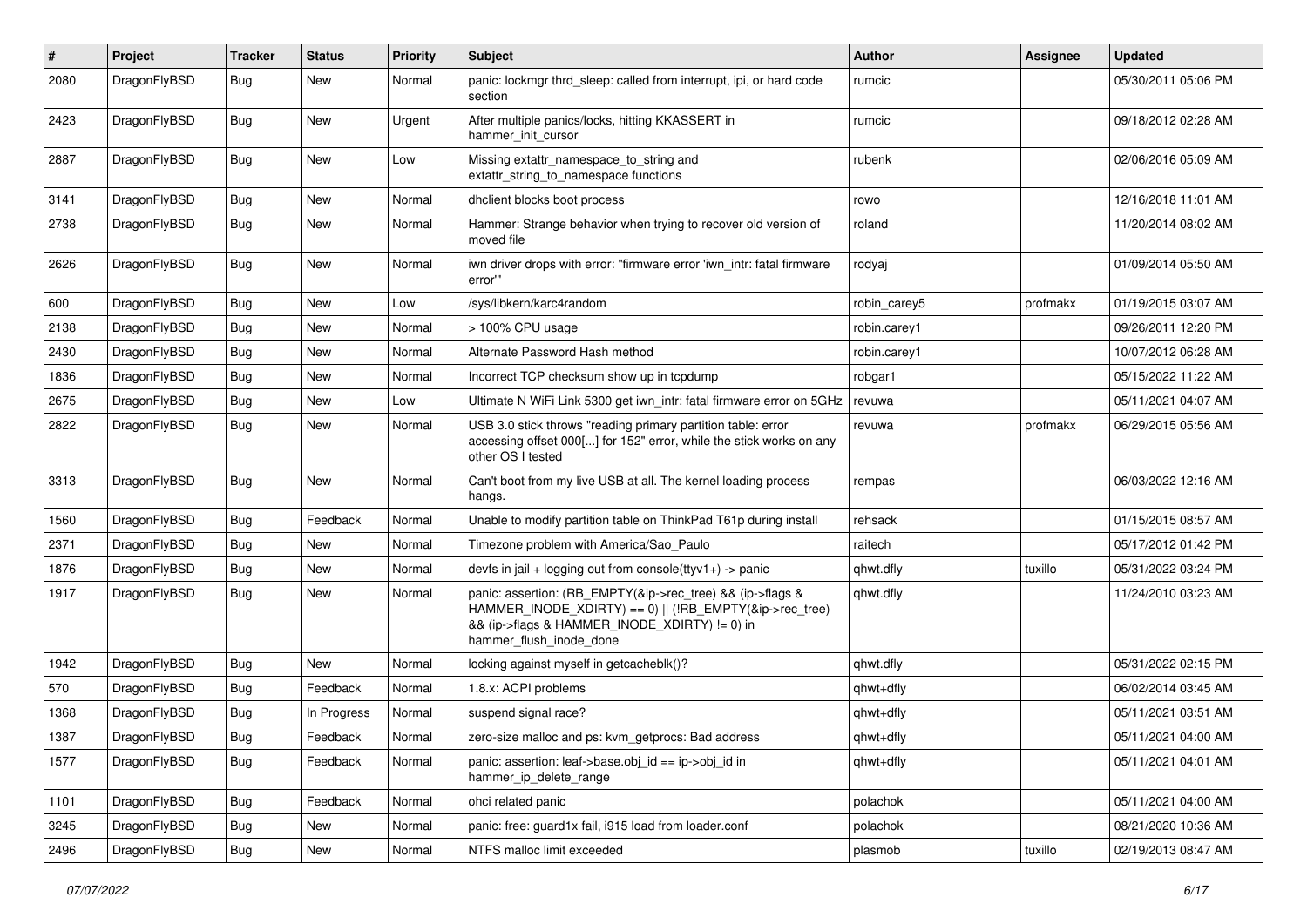| $\sharp$ | Project      | <b>Tracker</b> | <b>Status</b> | <b>Priority</b> | Subject                                                                                                        | Author   | Assignee | <b>Updated</b>      |
|----------|--------------|----------------|---------------|-----------------|----------------------------------------------------------------------------------------------------------------|----------|----------|---------------------|
| 3238     | DragonFlyBSD | <b>Bug</b>     | New           | Normal          | race conditions when printing from vkernel console                                                             | piecuch  |          | 05/19/2020 02:50 PM |
| 3239     | DragonFlyBSD | Bug            | New           | Normal          | unable to SIGKILL glitched emacs                                                                               | piecuch  |          | 05/26/2020 03:30 AM |
| 3298     | DragonFlyBSD | <b>Bug</b>     | New           | Normal          | Running "w" and having logged in via XDM through VNC, "w" prints<br>an extra error message                     | piecuch  |          | 10/25/2021 09:16 AM |
| 3302     | DragonFlyBSD | Bug            | <b>New</b>    | Normal          | Will not boot on System76 Lemur Pro (lemp10)                                                                   | piecuch  |          | 11/03/2021 10:21 AM |
| 1559     | DragonFlyBSD | <b>Bug</b>     | New           | Normal          | kernel trap                                                                                                    | phma     |          | 11/27/2021 08:43 AM |
| 2306     | DragonFlyBSD | <b>Bug</b>     | New           | Normal          | a crash starts the kernel debugger in text mode, but just reboots in X                                         | phma     |          | 02/11/2012 08:02 PM |
| 2311     | DragonFlyBSD | <b>Bug</b>     | <b>New</b>    | Normal          | Xorg crash having something to do with drm                                                                     | phma     |          | 02/22/2012 09:59 AM |
| 2331     | DragonFlyBSD | <b>Bug</b>     | New           | Normal          | reading mouse mode from unopen file descriptor hangs mouse<br>driver                                           | phma     |          | 03/14/2012 09:43 AM |
| 2387     | DragonFlyBSD | Bug            | <b>New</b>    | Normal          | hammer ignores -t during dedup                                                                                 | phma     |          | 06/17/2012 12:30 PM |
| 2389     | DragonFlyBSD | <b>Bug</b>     | <b>New</b>    | Normal          | computer crashed while listing processes                                                                       | phma     |          | 06/18/2012 02:49 PM |
| 2547     | DragonFlyBSD | <b>Bug</b>     | New           | High            | crashed while doing a dry run of pkg_rolling-replace                                                           | phma     |          | 04/18/2013 10:40 PM |
| 2552     | DragonFlyBSD | <b>Bug</b>     | New           | Low             | hammer recovery should indicate progress                                                                       | phma     |          | 05/03/2013 12:13 AM |
| 2557     | DragonFlyBSD | <b>Bug</b>     | New           | Normal          | stock 3.4.1 kernel halts during booting if dm and dm_target_crypt<br>are loaded and RAID controller is present | phma     |          | 05/12/2013 10:38 PM |
| 2611     | DragonFlyBSD | Bug            | <b>New</b>    | Normal          | Change in IP address results in network not working                                                            | phma     |          | 12/05/2013 07:55 PM |
| 2816     | DragonFlyBSD | Bug            | <b>New</b>    | Normal          | A multitasking process being debugged can get stuck                                                            | phma     |          | 05/19/2015 03:57 AM |
| 3247     | DragonFlyBSD | <b>Bug</b>     | New           | Normal          | Kernel panic doing nothing much                                                                                | phma     |          | 09/12/2020 11:40 PM |
| 1951     | DragonFlyBSD | Bug            | <b>New</b>    | Normal          | dma_timeouts at phyaddr on a good hdd                                                                          | peur.neu |          | 01/04/2011 07:12 AM |
| 1990     | DragonFlyBSD | <b>Bug</b>     | New           | Normal          | /mnt too large to mount                                                                                        | peur.neu |          | 02/16/2011 11:24 PM |
| 1943     | DragonFlyBSD | Bug            | New           | Normal          | hammer assertion panic                                                                                         | peter    |          | 12/27/2010 12:45 AM |
| 2970     | DragonFlyBSD | <b>Bug</b>     | New           | Normal          | kernel 4.7: "Is -I" causes panic on UDF filesystem: "bgetvp -<br>overlapping buffer"                           | peeter   |          | 12/21/2016 02:46 AM |
| 3226     | DragonFlyBSD | Bug            | New           | Normal          | Xorg freezes in vm: thread stuck in "objtrm1"                                                                  | peeter   |          | 04/08/2020 02:10 AM |
| 599      | DragonFlyBSD | Bug            | New           | Urgent          | 1.9.0 reproducable panic                                                                                       | pavalos  |          | 12/22/2010 01:08 AM |
| 1769     | DragonFlyBSD | Bug            | New           | Normal          | panic: assertion: _tp->tt_msg->tt_cpuid == mycpuid in<br>tcp_callout_active                                    | pavalos  | sjg      | 05/15/2022 11:07 AM |
| 1946     | DragonFlyBSD | <b>Bug</b>     | New           | Normal          | ieee80211 panic                                                                                                | pavalos  | josepht  | 01/27/2011 06:00 PM |
| 1949     | DragonFlyBSD | <b>Bug</b>     | <b>New</b>    | Normal          | iwn panic                                                                                                      | pavalos  |          | 01/30/2011 03:21 AM |
| 1969     | DragonFlyBSD | <b>Bug</b>     | New           | Normal          | pf-related network problem                                                                                     | pavalos  | lentferj | 02/01/2011 06:57 PM |
| 2008     | DragonFlyBSD | <b>Bug</b>     | New           | Normal          | lwkt_setcpu_remote: td->td_flags 00800621 console flood                                                        | pavalos  |          | 03/06/2011 09:37 PM |
| 2048     | DragonFlyBSD | <b>Bug</b>     | New           | Normal          | panic: ffs_sync: rofs mod                                                                                      | pavalos  |          | 04/12/2011 05:45 AM |
| 2099     | DragonFlyBSD | <b>Bug</b>     | <b>New</b>    | Normal          | page fault panic in vm system                                                                                  | pavalos  |          | 07/10/2011 08:51 AM |
| 2199     | DragonFlyBSD | <b>Bug</b>     | New           | Normal          | screen segfaults if utmpx isn't present                                                                        | pavalos  |          | 11/15/2011 10:52 PM |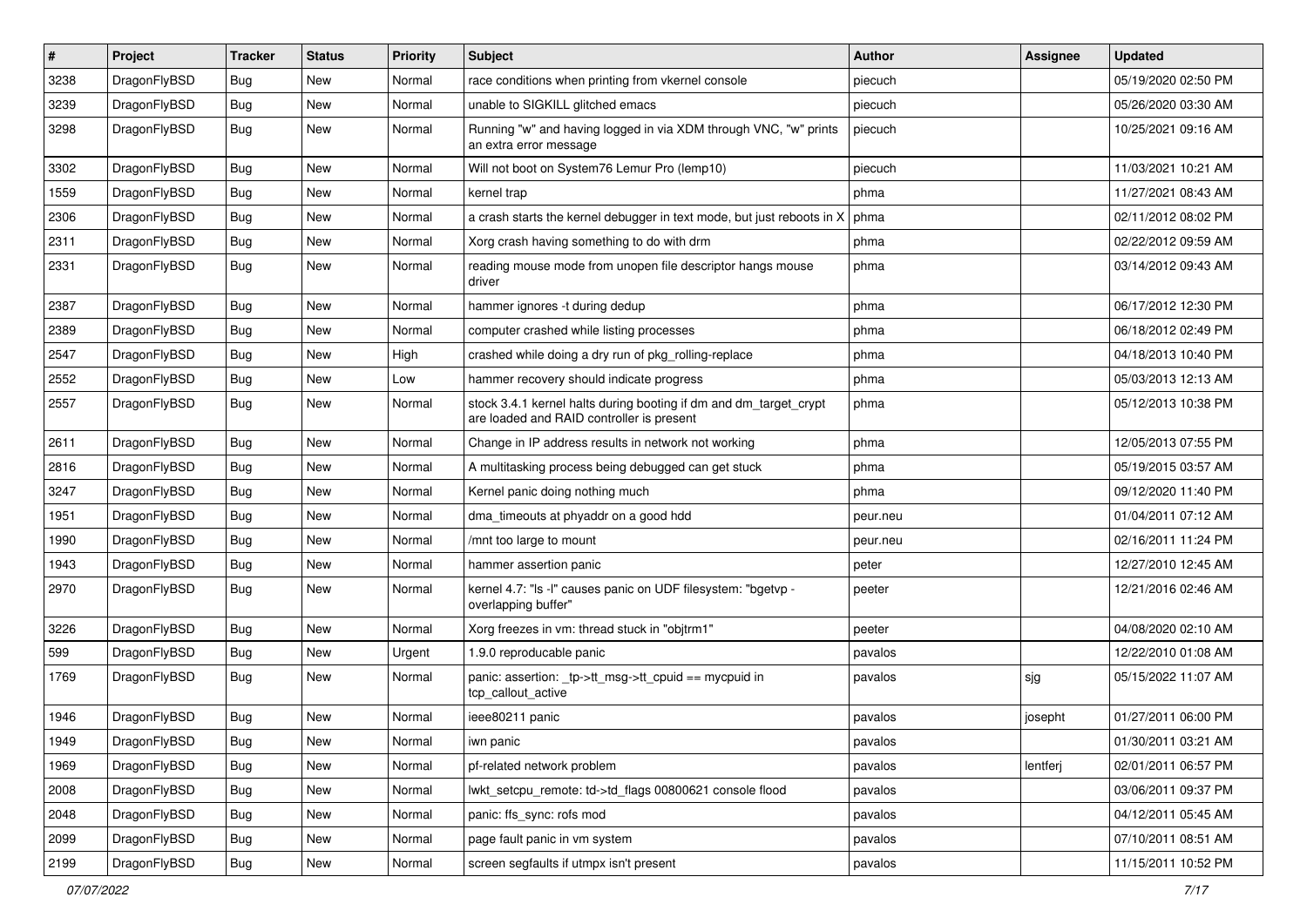| #    | Project      | <b>Tracker</b> | <b>Status</b> | <b>Priority</b> | Subject                                                                                                            | <b>Author</b>          | Assignee  | <b>Updated</b>      |
|------|--------------|----------------|---------------|-----------------|--------------------------------------------------------------------------------------------------------------------|------------------------|-----------|---------------------|
| 2248 | DragonFlyBSD | Bug            | <b>New</b>    | Normal          | sysctl panic                                                                                                       | pavalos                |           | 11/23/2011 06:23 PM |
| 2526 | DragonFlyBSD | <b>Bug</b>     | <b>New</b>    | Normal          | hammer cleanup doesn't run on first day of DST                                                                     | pavalos                |           | 10/18/2016 05:28 PM |
| 2898 | DragonFlyBSD | Bug            | <b>New</b>    | Normal          | HAMMER panic                                                                                                       | pavalos                |           | 11/03/2018 07:05 AM |
| 2117 | DragonFlyBSD | Bug            | <b>New</b>    | High            | ACPI and/or bce(4) problem with 2.11.0.673.g0d557 on HP DL380<br>G6                                                | pauska                 |           | 08/22/2011 10:15 AM |
| 2874 | DragonFlyBSD | <b>Bug</b>     | New           | Normal          | make world DESTDIR=/emptydir fails                                                                                 | pascii                 |           | 12/25/2015 07:04 AM |
| 3107 | DragonFlyBSD | Bug            | New           | Low             | ACPI interrupt storm when loading i915 on Lenovo T460                                                              | oyvinht                |           | 07/15/2020 07:01 AM |
| 3152 | DragonFlyBSD | <b>Bug</b>     | Feedback      | Normal          | Console's size in ttyv0 and single user mode is sticking to 80x25,<br>while ttyv1 can make use of the whole screen | overtime               |           | 02/24/2019 01:08 AM |
| 2799 | DragonFlyBSD | <b>Bug</b>     | <b>New</b>    | Normal          | Fatal trap 12 caused by moused(8) -p /dev/cual0                                                                    | opvalues               |           | 03/04/2015 11:01 PM |
| 2802 | DragonFlyBSD | <b>Bug</b>     | <b>New</b>    | Normal          | USB Wifi urtwn0 crash from cd boot                                                                                 | opvalues               |           | 03/10/2015 01:07 AM |
| 3049 | DragonFlyBSD | <b>Bug</b>     | <b>New</b>    | Normal          | panic DragonFly v4.8.1-RELEASE by mounting a malformed<br>msdosfs image [12.128]                                   | open.source@ribose.com |           | 08/14/2017 02:53 AM |
| 3051 | DragonFlyBSD | <b>Bug</b>     | New           | Normal          | panic DragonFly v4.8.1-RELEASE by mounting a malformed NTFS<br>image [12.000]                                      | open.source@ribose.com |           | 08/14/2017 03:20 AM |
| 3052 | DragonFlyBSD | Bug            | New           | Normal          | panic DragonFly v4.8.1-RELEASE by mounting a malformed NTFS<br>image [64.000]                                      | open.source@ribose.com |           | 08/14/2017 03:22 AM |
| 1193 | DragonFlyBSD | Bug            | <b>New</b>    | Normal          | kernel doesn't recognize cdrom drive                                                                               | nonsolosoft            |           | 01/25/2014 09:11 PM |
| 2182 | DragonFlyBSD | <b>Bug</b>     | <b>New</b>    | Normal          | if msk PHY FIFO underrun/overflow                                                                                  | nonsolosoft            |           | 09/03/2012 06:39 AM |
| 2412 | DragonFlyBSD | Bug            | <b>New</b>    | Normal          | wlan0 fails to get address via dhclient                                                                            | nonsolosoft            |           | 08/30/2012 05:55 AM |
| 2621 | DragonFlyBSD | Bug            | <b>New</b>    | Normal          | core dump using cdrom                                                                                              | nonsolosoft            |           | 12/27/2013 12:43 AM |
| 2622 | DragonFlyBSD | <b>Bug</b>     | <b>New</b>    | Normal          | VAIO FIT15E fn keys support                                                                                        | nonsolosoft            |           | 12/31/2013 01:31 AM |
| 3215 | DragonFlyBSD | Bug            | <b>New</b>    | Normal          | Hang in tcdrain(3) after write(3)                                                                                  | noloader               |           | 11/25/2019 03:08 PM |
| 2098 | DragonFlyBSD | Submit         | New           | Normal          | [PATCH] correct ath man page example<br>(/usr/src/share/man/man4/ath.4)                                            | nobody                 |           | 11/15/2011 12:27 AM |
| 2957 | DragonFlyBSD | Bug            | Feedback      | Normal          | swapoff -a followed by swapon -a doesn't give your swap back                                                       | neilb                  |           | 10/09/2016 04:17 AM |
| 2958 | DragonFlyBSD | <b>Bug</b>     | Feedback      | Normal          | Hammer FS dies during pruning after massive write load                                                             | neilb                  |           | 10/11/2016 04:20 AM |
| 2104 | DragonFlyBSD | Bug            | <b>New</b>    | Normal          | network configuration seg. fault on install CD                                                                     | navratil               |           | 07/26/2011 07:55 AM |
| 679  | DragonFlyBSD | <b>Bug</b>     | <b>New</b>    | Low             | Netgraph backward compatibility for old *LEN constants                                                             | nant                   | nant      | 02/18/2014 05:45 AM |
| 1144 | DragonFlyBSD | Bug            | Feedback      | Normal          | Incorrect clock under KVM                                                                                          | msylvan                |           | 03/09/2013 01:17 PM |
| 168  | DragonFlyBSD | Bug            | In Progress   | Normal          | Livelocked limit engaged while trying to setup IPW wireless                                                        | mschacht               | sepherosa | 05/11/2021 04:05 AM |
| 3218 | DragonFlyBSD | <b>Bug</b>     | New           | Normal          | Kernel panics are not sent to comconsole when booted over EFI                                                      | mqudsi                 |           | 12/02/2019 08:52 PM |
| 2788 | DragonFlyBSD | <b>Bug</b>     | New           | Normal          | ioctl GSLICEINFO: Not working for vnode slice                                                                      | mneumann               |           | 02/12/2015 07:49 AM |
| 2881 | DragonFlyBSD | Bug            | New           | Normal          | Pulseaudio hangs/resets system when starting X11                                                                   | mneumann               |           | 01/09/2016 03:08 AM |
| 2972 | DragonFlyBSD | Bug            | New           | Normal          | ipfw3 "deny to me" does not work correctly                                                                         | mneumann               |           | 12/27/2016 12:11 PM |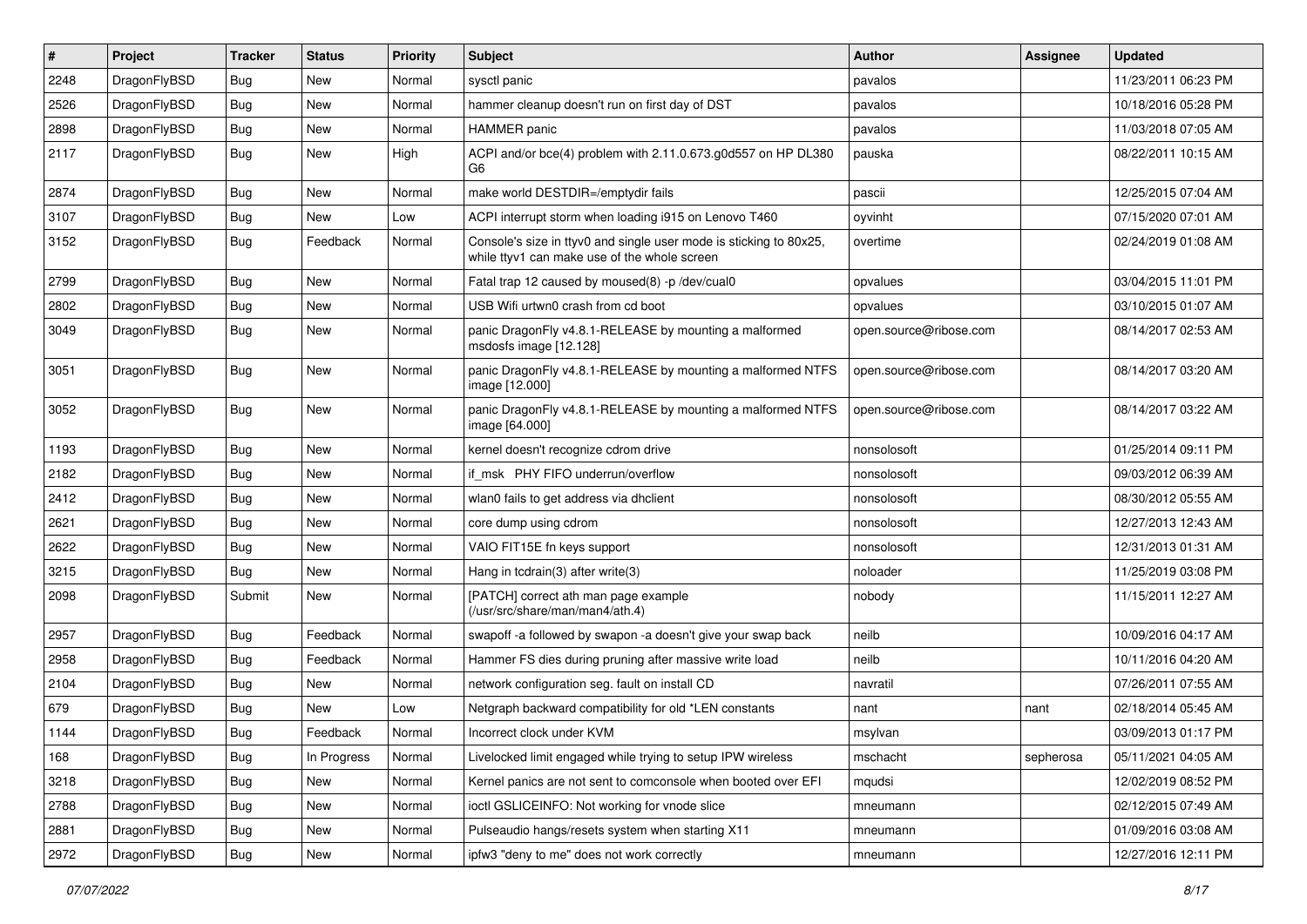| $\sharp$ | Project      | <b>Tracker</b> | <b>Status</b> | <b>Priority</b> | Subject                                                                                                 | <b>Author</b> | Assignee  | <b>Updated</b>      |
|----------|--------------|----------------|---------------|-----------------|---------------------------------------------------------------------------------------------------------|---------------|-----------|---------------------|
| 3111     | DragonFlyBSD | Bug            | In Progress   | High            | Mouse lags every second heavily under X11                                                               | mneumann      |           | 12/12/2017 09:46 PM |
| 3222     | DragonFlyBSD | Bug            | <b>New</b>    | Normal          | gcc - undefined reference to '__atomic_load' (missing libatomic?)                                       | mneumann      |           | 02/08/2020 02:45 AM |
| 3235     | DragonFlyBSD | Bug            | New           | Normal          | Kernel panic in devfs vnops.c                                                                           | mneumann      |           | 04/28/2020 07:00 AM |
| 3317     | DragonFlyBSD | Bug            | In Progress   | Normal          | Network vtnet0 not working on Hetzner cloud                                                             | mneumann      |           | 06/18/2022 03:55 AM |
| 1293     | DragonFlyBSD | Bug            | <b>New</b>    | Normal          | 2.2.1-REL Installer Request                                                                             | mk            | tuxillo   | 05/11/2021 04:00 AM |
| 2644     | DragonFlyBSD | Bug            | Feedback      | Normal          | 3.6.0-REL trap 9 on boot                                                                                | memmerto      |           | 11/27/2021 08:08 AM |
| 2598     | DragonFlyBSD | Bug            | New           | Normal          | i386 via USB Booting                                                                                    | mbzadegan     |           | 10/21/2013 02:28 AM |
| 2067     | DragonFlyBSD | Bug            | New           | Normal          | sound/pcm: "play interrupt timeout, channel dead"                                                       | matthiasr     |           | 05/11/2021 03:55 AM |
| 1860     | DragonFlyBSD | Bug            | Feedback      | Normal          | Panic while creating UFS fs on vn(4) for initrd                                                         | matthias      |           | 02/29/2012 07:16 AM |
| 2809     | DragonFlyBSD | Bug            | New           | Normal          | hammer mirror-stream                                                                                    | masu          |           | 04/10/2015 12:33 AM |
| 3035     | DragonFlyBSD | Bug            | New           | Normal          | panic: assertion "cpu >= 0 && cpu < ncpus" failed in netisr_cpuport<br>at /usr/src/sys/net/netisr2.h:87 | masu          |           | 05/11/2017 01:24 AM |
| 2092     | DragonFlyBSD | Bug            | <b>New</b>    | Normal          | Panic: Bad link elm 0x next->prev != elm                                                                | masterblaster | dillon    | 12/04/2011 12:49 PM |
| 2167     | DragonFlyBSD | <b>Bug</b>     | <b>New</b>    | Normal          | shutdown/reboot fails after uptime msg                                                                  | marino        |           | 11/28/2011 03:01 AM |
| 2370     | DragonFlyBSD | Bug            | New           | Normal          | panic: ffs_valloc: dup alloc                                                                            | marino        | vsrinivas | 02/01/2013 09:28 AM |
| 2531     | DragonFlyBSD | Bug            | <b>New</b>    | Normal          | camcontrol fails to disable APM                                                                         | m.lombardi85  |           | 03/23/2013 12:28 PM |
| 2808     | DragonFlyBSD | <b>Bug</b>     | New           | Normal          | X freeze by switching between X and VT - results in black screen                                        | lukesky333    |           | 05/11/2021 03:55 AM |
| 2434     | DragonFlyBSD | Bug            | New           | Normal          | BTX Halted - Boot fails on USB/GUI                                                                      | lucmv         |           | 10/17/2012 08:12 PM |
| 2565     | DragonFlyBSD | Bug            | New           | Normal          | "ifconfig ix0 up" panic                                                                                 | Itpig402a     |           | 06/03/2013 05:46 AM |
| 2917     | DragonFlyBSD | Bug            | <b>New</b>    | Normal          | da8: reading primary partition table: error accessing offset<br>000000000000 for 512                    | liweitianux   |           | 05/11/2021 08:43 PM |
| 3028     | DragonFlyBSD | Bug            | In Progress   | Normal          | installer: confusion of set/get disk encryption passphrase dialogs                                      | liweitianux   | tuxillo   | 06/03/2022 05:13 PM |
| 3310     | DragonFlyBSD | Bug            | In Progress   | Normal          | NVMM+QEMU fail to boot with UEFI: Mem Assist Failed<br>[gpa=0xfffffff0]                                 | liweitianux   |           | 01/11/2022 03:22 PM |
| 2892     | DragonFlyBSD | Bug            | New           | Normal          | swap_pager:indefinite wait bufferf error                                                                | lhmwzy        |           | 02/21/2016 10:32 PM |
| 1916     | DragonFlyBSD | Bug            | <b>New</b>    | Normal          | Constant crashes on x86_64 with UFS                                                                     | lentferj      |           | 11/21/2010 07:40 PM |
| 1939     | DragonFlyBSD | Bug            | New           | Normal          | Panic on nightly build and stress test box                                                              | lentferj      |           | 12/18/2010 08:41 AM |
| 2288     | DragonFlyBSD | Bug            | Feedback      | Normal          | Random IO performance loss introduced since January 1st                                                 | lentferj      |           | 01/23/2013 04:21 PM |
| 2421     | DragonFlyBSD | Bug            | New           | High            | Kernel panic: vm_fault: page 0xc0f70000 not busy!                                                       | lentferj      |           | 10/03/2012 08:16 AM |
| 2529     | DragonFlyBSD | Bug            | New           | Low             | Sundance network adapter is not detected and attached                                                   | kworr         |           | 03/25/2013 02:29 AM |
| 1727     | DragonFlyBSD | Bug            | Feedback      | Normal          | CD boot panic (2.6.1) (usb?)                                                                            | kiril         |           | 05/15/2022 05:10 AM |
| 2645     | DragonFlyBSD | <b>Bug</b>     | New           | Normal          | panic with dsched fq and ioprio                                                                         | jyoung15      |           | 02/20/2014 07:29 AM |
| 385      | DragonFlyBSD | <b>Bug</b>     | Feedback      | Low             | Mail archive address removal                                                                            | justin        | justin    | 03/09/2013 11:24 AM |
| 2090     | DragonFlyBSD | <b>Bug</b>     | Feedback      | Normal          | snd_hda does not support headphone automute                                                             | justin        |           | 03/29/2012 08:03 PM |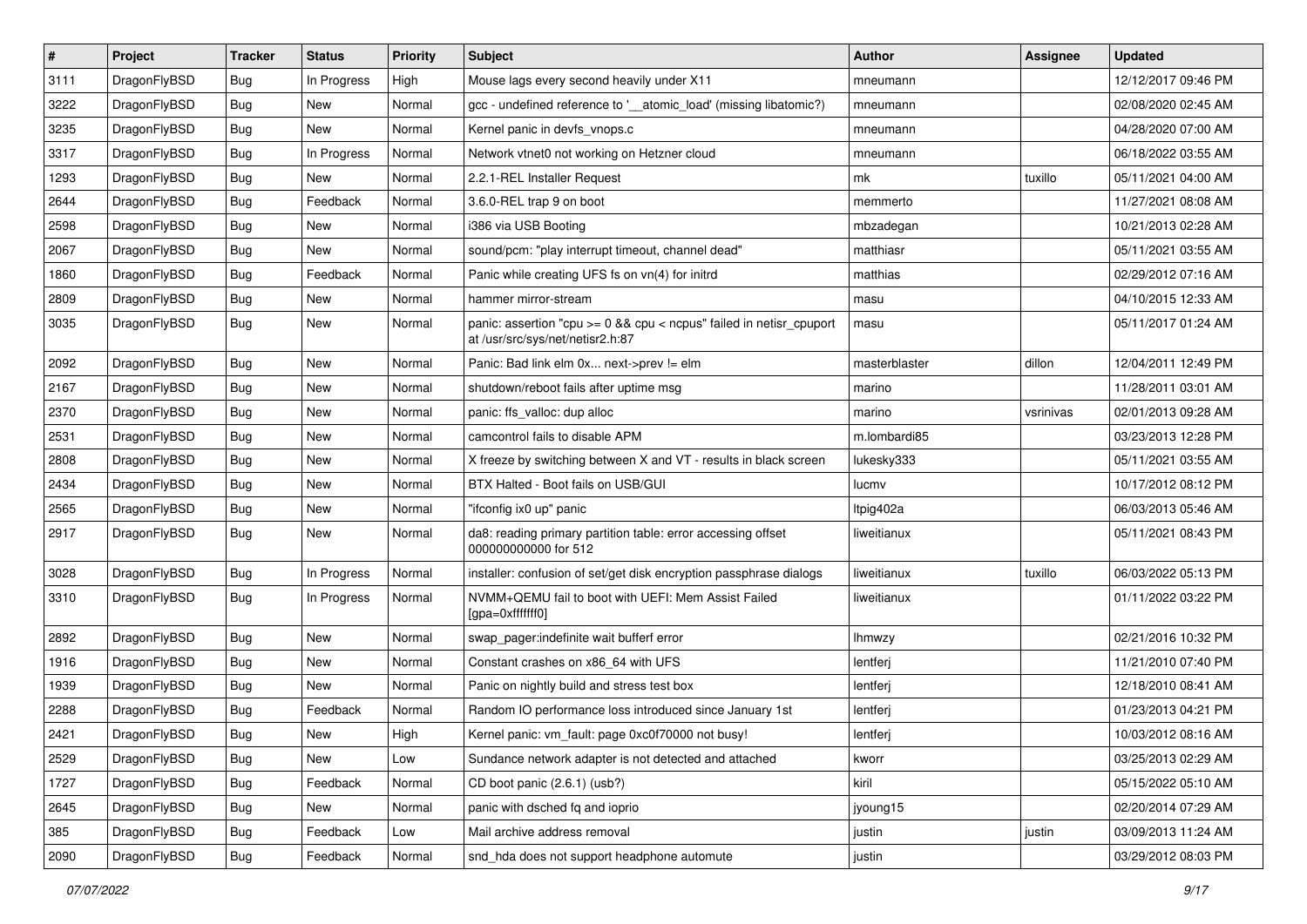| #    | Project      | <b>Tracker</b> | <b>Status</b> | <b>Priority</b> | Subject                                                                                                    | Author          | Assignee  | <b>Updated</b>      |
|------|--------------|----------------|---------------|-----------------|------------------------------------------------------------------------------------------------------------|-----------------|-----------|---------------------|
| 2444 | DragonFlyBSD | Bug            | <b>New</b>    | Normal          | Crash during Hammer overnight cleanup                                                                      | justin          |           | 11/04/2012 07:58 AM |
| 3228 | DragonFlyBSD | Bug            | <b>New</b>    | Low             | pfi_kif_unref: state refcount <= 0 in dmesg                                                                | justin          |           | 03/05/2021 06:39 AM |
| 2153 | DragonFlyBSD | <b>Bug</b>     | New           | Normal          | Too many unuseful warnings at boot                                                                         | juanfra684      |           | 10/18/2011 10:16 PM |
| 2245 | DragonFlyBSD | Bug            | New           | Normal          | panic: assertion "ref < &td->td_toks_end" failed in lwkt_gettoken at<br>/usr/src/sys/kern/lwkt_token.c:588 | juanfra684      |           | 11/22/2011 07:41 PM |
| 1717 | DragonFlyBSD | <b>Bug</b>     | Feedback      | Normal          | HAMMER panic in hammer cursor down()                                                                       | josepht1        |           | 05/11/2021 04:05 AM |
| 1330 | DragonFlyBSD | <b>Bug</b>     | Feedback      | Normal          | Hammer, usb disk, SYNCHRONIZE CACHE failure                                                                | josepht         |           | 06/02/2014 04:56 AM |
| 1745 | DragonFlyBSD | <b>Bug</b>     | Feedback      | Normal          | kmalloc panic                                                                                              | josepht         |           | 05/11/2021 04:05 AM |
| 2013 | DragonFlyBSD | <b>Bug</b>     | In Progress   | Normal          | oversized DMA request loop                                                                                 | josepht         |           | 05/11/2021 04:06 AM |
| 2568 | DragonFlyBSD | Bug            | New           | Normal          | AHCI panic                                                                                                 | josepht         |           | 06/07/2013 05:52 PM |
| 2391 | DragonFlyBSD | Bug            | In Progress   | Normal          | System lock with ahci and acpi enabled on ATI RS690 chipset with<br>SMB600 sata controller                 | jorisgio        | vadaszi   | 06/03/2015 03:51 PM |
| 2712 | DragonFlyBSD | Bug            | New           | Normal          | connect(2) returns EINVAL when retrying after ECONNREFUSED                                                 | jorisgio        |           | 08/14/2014 05:31 PM |
| 2890 | DragonFlyBSD | Bug            | New           | Normal          | not able to boot usb installer on Toshiba Chromebook 2                                                     | johnnywhishbone |           | 02/22/2016 03:42 AM |
| 3089 | DragonFlyBSD | Bug            | In Progress   | Normal          | vtnet(4) - disable TCP checksum offload by default                                                         | jlane           | vadaszi   | 05/11/2021 04:14 AM |
| 2731 | DragonFlyBSD | <b>Bug</b>     | In Progress   | Normal          | Screen full of random colors when starting Xorg with Intel Haswell<br>HD Graphics P4600                    | jkatzmaier      |           | 11/12/2014 04:08 PM |
| 2308 | DragonFlyBSD | Bug            | <b>New</b>    | Normal          | System freeze when unloading snd_hda                                                                       | jaydg           |           | 02/19/2012 07:15 AM |
| 2353 | DragonFlyBSD | <b>Bug</b>     | In Progress   | Normal          | panic: assertion "gd->gd spinlocks $wr == 0$ " failed in<br>bsd4 schedulerclock                            | jaydg           | alexh     | 11/28/2012 01:57 AM |
| 2369 | DragonFlyBSD | Bug            | New           | Normal          | panic: Bad link elm 0xffffffe07edf6068 next->prev != elm                                                   | jaydg           |           | 08/15/2012 03:04 AM |
| 3134 | DragonFlyBSD | Bug            | New           | Normal          | RFC 3021 (/31 networks) appear to be unsupported                                                           | jailbird        |           | 05/16/2018 11:03 PM |
| 2825 | DragonFlyBSD | <b>Bug</b>     | <b>New</b>    | High            | 3x dhclient = hanging system (objcache exhausted)                                                          | jaccovonb       | sepherosa | 05/11/2021 03:55 AM |
| 2604 | DragonFlyBSD | <b>Bug</b>     | New           | Normal          | dell laptop does not boot with LATEST                                                                      | isenmann        |           | 11/20/2013 02:07 AM |
| 2746 | DragonFlyBSD | Bug            | New           | Normal          | some fraction of xterms started from the xmonad window manager<br>get killed with SIGALRM                  | isenmann        | profmakx  | 12/28/2014 02:51 AM |
| 3029 | DragonFlyBSD | <b>Bug</b>     | <b>New</b>    | Normal          | Running DflyBSD 4.8 on FreeBSD bhyve as a guest                                                            | iron            |           | 05/13/2022 04:33 AM |
| 3189 | DragonFlyBSD | Bug            | New           | Normal          | Allow DragonFly Mail Agent to accept an alternate config via<br>command line switch                        | iang            |           | 08/16/2021 12:42 AM |
| 3201 | DragonFlyBSD | Submit         | New           | Normal          | Fixes make search display                                                                                  | htse            |           | 08/20/2021 04:02 PM |
| 3206 | DragonFlyBSD | Submit         | New           | Normal          | update psm/kbd to FreeBSD 12.0 code                                                                        | htse            |           | 10/05/2019 03:49 PM |
| 1982 | DragonFlyBSD | <b>Bug</b>     | New           | Low             | There is no linuxulator on x86-64                                                                          | herrgard        |           | 05/31/2022 02:25 PM |
| 2045 | DragonFlyBSD | <b>Bug</b>     | New           | Normal          | ral(4): Fatal trap 12: page fault while in kernel mode (two panics)                                        | herrgard        |           | 11/03/2011 05:34 PM |
| 2125 | DragonFlyBSD | <b>Bug</b>     | New           | Normal          | Weird garbage in dmesg                                                                                     | herrgard        |           | 08/30/2011 08:04 PM |
| 2680 | DragonFlyBSD | Bug            | New           | Low             | boot0cfg update makes box unbootable                                                                       | herrgard        |           | 06/10/2014 06:02 AM |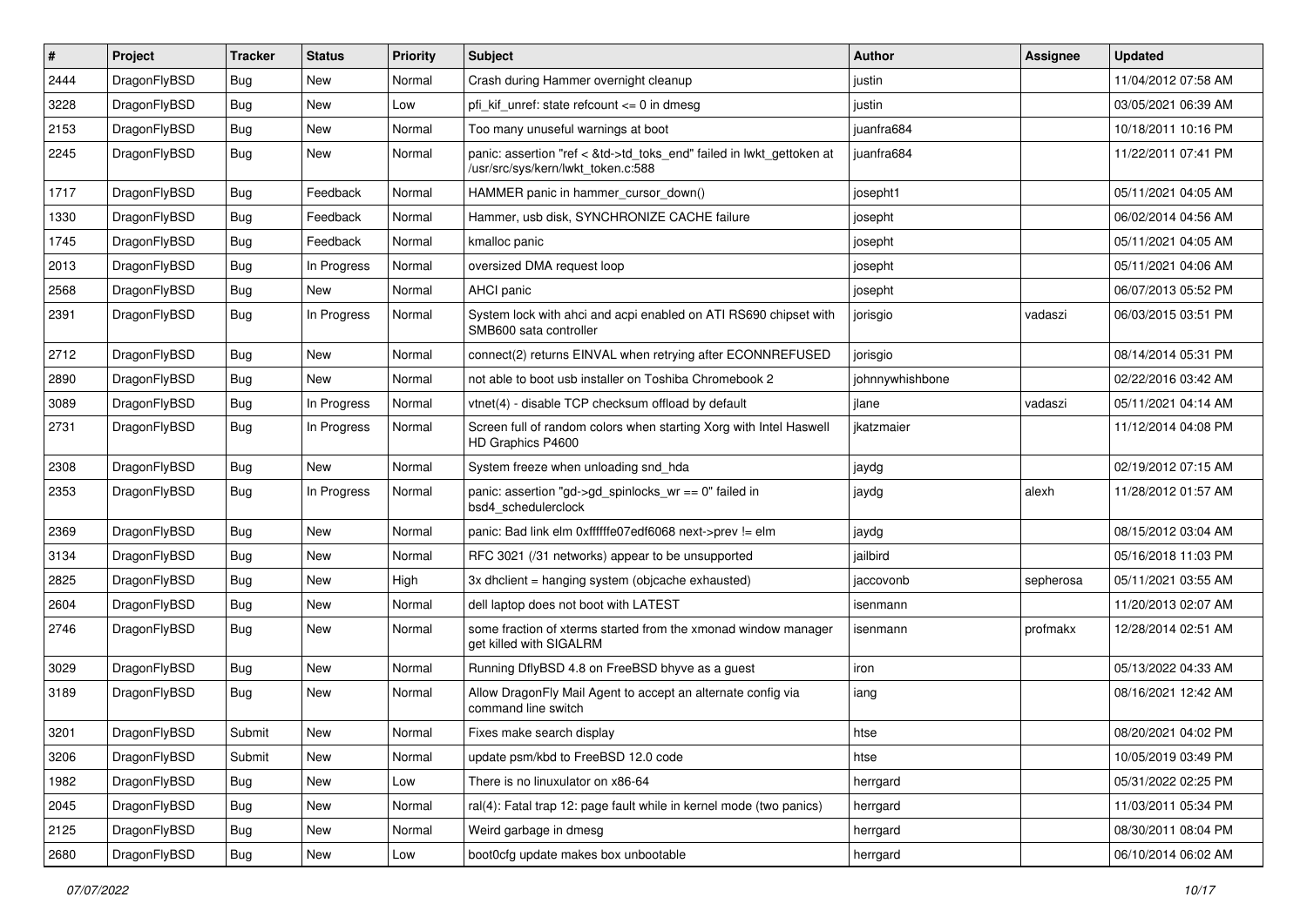| $\vert$ # | Project      | <b>Tracker</b> | <b>Status</b> | <b>Priority</b> | Subject                                                                         | Author    | <b>Assignee</b> | <b>Updated</b>      |
|-----------|--------------|----------------|---------------|-----------------|---------------------------------------------------------------------------------|-----------|-----------------|---------------------|
| 884       | DragonFlyBSD | <b>Bug</b>     | In Progress   | High            | Performance/memory problems under filesystem IO load                            | hasso     |                 | 05/11/2021 03:50 AM |
| 1313      | DragonFlyBSD | Bug            | New           | Low             | Signal code in kernel needs major overhaul (signal queues,<br>si code, si addr) | hasso     |                 | 05/11/2021 04:00 AM |
| 1411      | DragonFlyBSD | Bug            | Feedback      | Normal          | Burning doesn't work with ahci(4)                                               | hasso     | dillon          | 05/11/2021 04:00 AM |
| 1428      | DragonFlyBSD | <b>Bug</b>     | Feedback      | Low             | POSIX.1e implementation is too old                                              | hasso     | tuxillo         | 05/11/2021 04:00 AM |
| 1430      | DragonFlyBSD | <b>Bug</b>     | New           | Normal          | Buggy w(1)?                                                                     | hasso     | alexh           | 11/24/2010 08:09 AM |
| 1486      | DragonFlyBSD | <b>Bug</b>     | Feedback      | Normal          | Interrupt storm related to SATA DVD device                                      | hasso     |                 | 05/11/2021 04:01 AM |
| 1502      | DragonFlyBSD | <b>Bug</b>     | In Progress   | Normal          | Lock while deleting files from nohistory HAMMER directories                     | hasso     |                 | 03/10/2013 04:28 AM |
| 1525      | DragonFlyBSD | Bug            | <b>New</b>    | Normal          | boehm-gc problems                                                               | hasso     |                 | 10/13/2012 07:13 PM |
| 1532      | DragonFlyBSD | Bug            | New           | Low             | jemalloc doesn't work on DragonFly                                              | hasso     | sjg             | 08/02/2011 01:14 AM |
| 1563      | DragonFlyBSD | <b>Bug</b>     | Feedback      | Normal          | reset(1) doesn't reset terminal to the defaults                                 | hasso     |                 | 03/10/2013 04:17 AM |
| 2094      | DragonFlyBSD | Bug            | <b>New</b>    | Normal          | Segfault when gdb printing backtrace from core dump                             | greenrd   |                 | 06/25/2011 04:14 PM |
| 2095      | DragonFlyBSD | <b>Bug</b>     | New           | Low             | Running installer post-install: Unsupported DFUI transport "                    | greenrd   |                 | 06/26/2011 09:20 AM |
| 3165      | DragonFlyBSD | Bug            | New           | Normal          | Looping at boot time                                                            | gop       |                 | 12/28/2018 01:04 PM |
| 2577      | DragonFlyBSD | <b>Bug</b>     | New           | Normal          | virtio-blk iops performance is cpu limited on high end devices                  | gjs278    | vsrinivas       | 08/01/2013 02:28 PM |
| 1593      | DragonFlyBSD | <b>Bug</b>     | Feedback      | Normal          | panic: assertion: ccb == ap->ap_err_ccb in ahci_put_err_ccb                     | ftigeot   | ftigeot         | 05/15/2022 05:09 AM |
| 1818      | DragonFlyBSD | Bug            | New           | Normal          | panic: Bad tailg NEXT (kgueue issue ?)                                          | ftigeot   |                 | 05/15/2022 11:40 AM |
| 1826      | DragonFlyBSD | Bug            | <b>New</b>    | Normal          | panic during boot: assertion so->so_port  in tcp_input                          | ftigeot   |                 | 05/15/2022 11:05 AM |
| 1923      | DragonFlyBSD | <b>Bug</b>     | New           | Normal          | Abysmal NFS performance with IPv6                                               | ftigeot   |                 | 12/05/2010 09:34 PM |
| 2037      | DragonFlyBSD | <b>Bug</b>     | Feedback      | Normal          | Panic Bad link elm while building packages                                      | ftigeot   | dillon          | 04/21/2011 07:20 AM |
| 2051      | DragonFlyBSD | <b>Bug</b>     | <b>New</b>    | Normal          | No ipv6 lan route entry created on 2.10                                         | ftigeot   |                 | 04/21/2011 10:37 AM |
| 2122      | DragonFlyBSD | Submit         | <b>New</b>    | Normal          | [Review] Fixes to the VFS layer                                                 | ftigeot   |                 | 05/31/2022 03:25 PM |
| 2403      | DragonFlyBSD | Bug            | <b>New</b>    | Low             | newfs -E doesn't handle /dev/serno device names properly                        | ftigeot   |                 | 08/17/2012 05:07 AM |
| 2416      | DragonFlyBSD | Bug            | New           | Normal          | ".' entry can be removed on mounted nfs filesystem                              | ftigeot   | tuxillo         | 06/03/2014 04:40 AM |
| 2535      | DragonFlyBSD | Bug            | <b>New</b>    | Normal          | Imap processes apparentlt blocked on disk I/O                                   | ftigeot   |                 | 04/02/2013 09:31 AM |
| 2619      | DragonFlyBSD | Bug            | <b>New</b>    | Normal          | DragonFly 3.6 can't be installed on a 6TB volume                                | ftigeot   |                 | 02/23/2014 11:55 PM |
| 2674      | DragonFlyBSD | Bug            | New           | Normal          | <b>GPT Support</b>                                                              | ftigeot   |                 | 12/28/2015 02:54 PM |
| 2803      | DragonFlyBSD | <b>Bug</b>     | <b>New</b>    | Normal          | HAMMER: Warning: UNDO area too small!                                           | ftigeot   |                 | 03/11/2015 03:42 PM |
| 2819      | DragonFlyBSD | Bug            | In Progress   | Normal          | Random micro system freezes after a week of uptime                              | ftigeot   | dillon          | 08/16/2015 08:46 PM |
| 1899      | DragonFlyBSD | <b>Bug</b>     | New           | Normal          | Keyboard doesn't work                                                           | fransm    |                 | 05/15/2022 03:32 PM |
| 846       | DragonFlyBSD | <b>Bug</b>     | Feedback      | Normal          | USB bugs:usb mouse can't used!                                                  | frankning |                 | 01/15/2015 08:36 AM |
| 979       | DragonFlyBSD | Bug            | Feedback      | Normal          | Failure-prone USB mass storage (SB600? msdosfs? CAM?)                           | floid     |                 | 01/15/2015 08:38 AM |
| 1672      | DragonFlyBSD | <b>Bug</b>     | Feedback      | Normal          | panic (trap 12) around btree_search() in 2.4.1-RELEASE                          | floid     |                 | 01/19/2015 03:36 AM |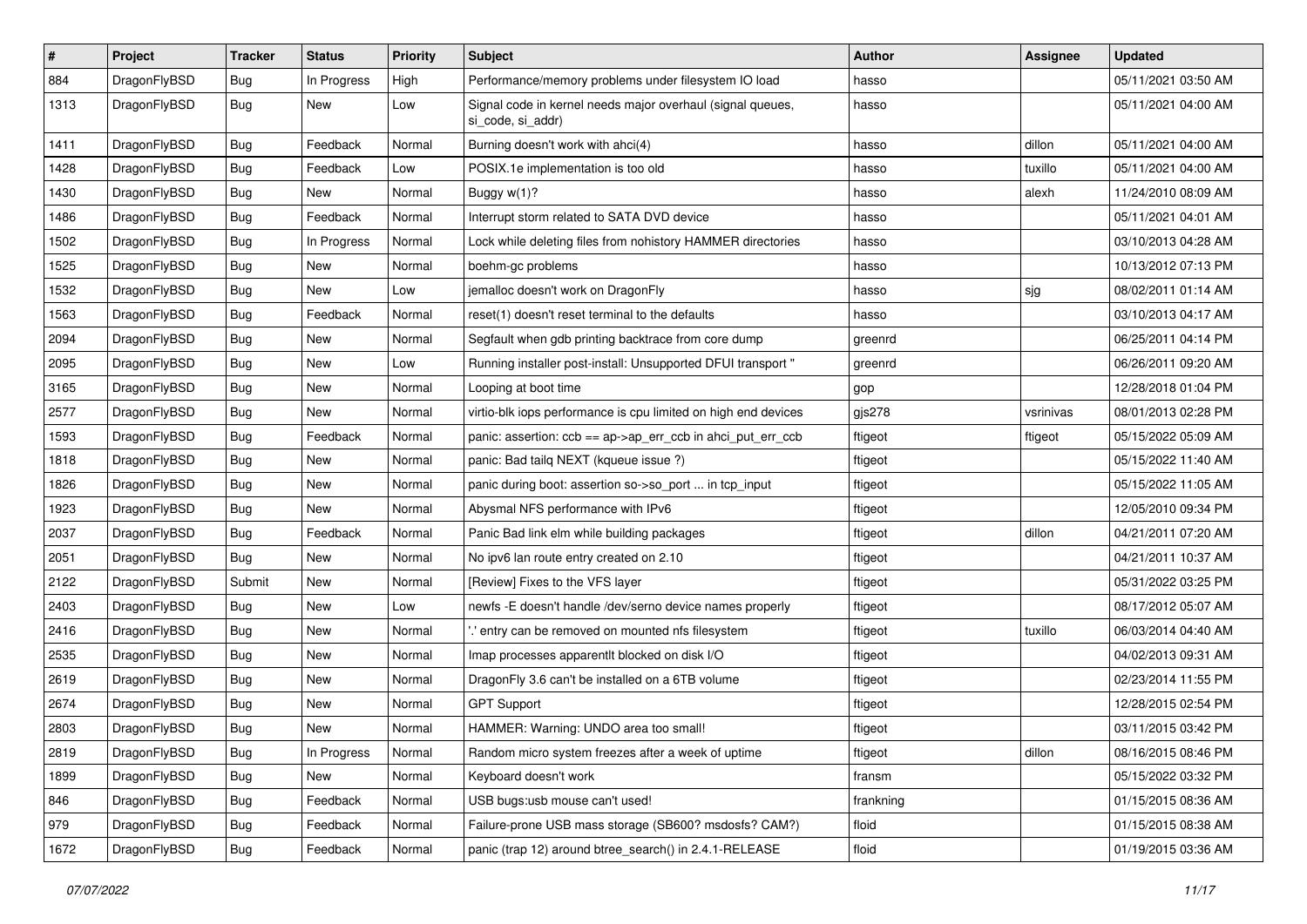| $\sharp$ | Project      | <b>Tracker</b> | <b>Status</b> | <b>Priority</b> | <b>Subject</b>                                                                                             | <b>Author</b> | Assignee | <b>Updated</b>      |
|----------|--------------|----------------|---------------|-----------------|------------------------------------------------------------------------------------------------------------|---------------|----------|---------------------|
| 2569     | DragonFlyBSD | Bug            | <b>New</b>    | Normal          | ctime NFS                                                                                                  | ferney        |          | 08/11/2013 04:35 AM |
| 2657     | DragonFlyBSD | Bug            | <b>New</b>    | High            | Needs acl to migrate our servers                                                                           | ferney        |          | 03/31/2014 11:37 AM |
| 2075     | DragonFlyBSD | Bug            | New           | Normal          | pflogd on x86 64                                                                                           | fanch         |          | 05/16/2011 04:04 PM |
| 3276     | DragonFlyBSD | Submit         | New           | Normal          | Add option controlling whether gpt expand expands the last partition<br>(needs testing)                    | falsifian     |          | 07/10/2021 03:35 AM |
| 2544     | DragonFlyBSD | <b>Bug</b>     | <b>New</b>    | Normal          | live DVD system boot (menu option 1) caused db> prompt on<br>PE1950                                        | estrabd       |          | 05/11/2021 03:54 AM |
| 1591     | DragonFlyBSD | <b>Bug</b>     | Feedback      | Normal          | Lenovo X301 hangs with AHCI Driver CMD TIMEOUT<br>STS=d0 <bsy></bsy>                                       | eocallaghan   |          | 05/11/2021 04:05 AM |
| 1592     | DragonFlyBSD | <b>Bug</b>     | Feedback      | Normal          | AcpiOSUnmapMemory: Warning, deallocation did not track<br>allocation.                                      | eocallaghan   |          | 06/02/2014 07:45 AM |
| 1831     | DragonFlyBSD | <b>Bug</b>     | Feedback      | High            | HAMMER "malloc limit exceeded" panic                                                                       | eocallaghan   | dillon   | 06/04/2022 04:38 AM |
| 1947     | DragonFlyBSD | <b>Bug</b>     | <b>New</b>    | Low             | GA-880GM-UD2H (rev. 1.3) AHCI fails to detect disks at the end of<br>the RAID controller                   | eocallaghan   |          | 11/27/2021 08:46 AM |
| 2158     | DragonFlyBSD | <b>Bug</b>     | <b>New</b>    | Normal          | iwn panics with assertion on boot.                                                                         | eocallaghan   |          | 10/24/2011 04:13 PM |
| 2161     | DragonFlyBSD | Bug            | New           | Normal          | Outdated xorg.conf file gets installed into etc and screws up mouse                                        | eocallaghan   |          | 10/27/2011 01:51 PM |
| 2164     | DragonFlyBSD | Bug            | New           | Normal          | panic on reboot from usb.                                                                                  | eocallaghan   |          | 10/27/2011 09:29 AM |
| 2254     | DragonFlyBSD | <b>Bug</b>     | New           | Normal          | panic: assertion "ref < &td->td_toks_end" failed in lwkt_gettoken at<br>/usr/src/sys/kern/lwkt_token.c:588 | eocallaghan   |          | 12/05/2011 10:21 PM |
| 1181     | DragonFlyBSD | <b>Bug</b>     | In Progress   | Normal          | ACX111 panic                                                                                               | elekktretterr |          | 05/11/2021 04:00 AM |
| 1194     | DragonFlyBSD | <b>Bug</b>     | New           | Normal          | SCSI errors while trying to copy photos from my camera                                                     | elekktretterr |          | 01/14/2015 04:39 PM |
| 1454     | DragonFlyBSD | <b>Bug</b>     | Feedback      | Normal          | Unable to boot from external USB DVD drive                                                                 | elekktretterr |          | 05/11/2021 04:01 AM |
| 1456     | DragonFlyBSD | <b>Bug</b>     | Feedback      | Normal          | Microsoft wireless desktop problems                                                                        | elekktretterr |          | 01/15/2015 08:34 AM |
| 1463     | DragonFlyBSD | <b>Bug</b>     | <b>New</b>    | Normal          | Mountroot before drives are initialized                                                                    | elekktretterr |          | 12/07/2010 01:30 PM |
| 1613     | DragonFlyBSD | <b>Bug</b>     | Feedback      | Normal          | USB Keyboard not working on master                                                                         | elekktretterr |          | 05/11/2021 04:05 AM |
| 1634     | DragonFlyBSD | <b>Bug</b>     | <b>New</b>    | Normal          | panic: spin lock: 0xe4ad1320, indefinitive wait!                                                           | elekktretterr |          | 01/19/2015 03:21 AM |
| 1668     | DragonFlyBSD | Bug            | Feedback      | Normal          | Power button not working                                                                                   | elekktretterr |          | 03/10/2013 06:22 AM |
| 1669     | DragonFlyBSD | <b>Bug</b>     | In Progress   | Normal          | Drive wont open using button                                                                               | elekktretterr |          | 02/29/2012 12:05 PM |
| 1877     | DragonFlyBSD | Bug            | New           | Normal          | Freeze during 1st hammer cleanup after new install                                                         | elekktretterr |          | 05/15/2022 11:43 AM |
| 3116     | DragonFlyBSD | Bug            | New           | Normal          | da0 detects on very big volume if to remove usb install stick and<br>reboot on Intel NUC5PPYH              | dpostolov     |          | 01/07/2018 09:40 PM |
| 3117     | DragonFlyBSD | Bug            | <b>New</b>    | Normal          | Problem with colours if "intel" video-driver used                                                          | dpostolov     |          | 01/07/2018 11:35 PM |
| 1336     | DragonFlyBSD | Bug            | In Progress   | Normal          | Still looking for reports of missed directory entries w/ HAMMER                                            | dillon        |          | 05/11/2021 04:00 AM |
| 1429     | DragonFlyBSD | <b>Bug</b>     | Feedback      | Normal          | vkernel bug - "mfree: m->m_nextpkt != NULL"                                                                | dillon        |          | 05/11/2021 04:00 AM |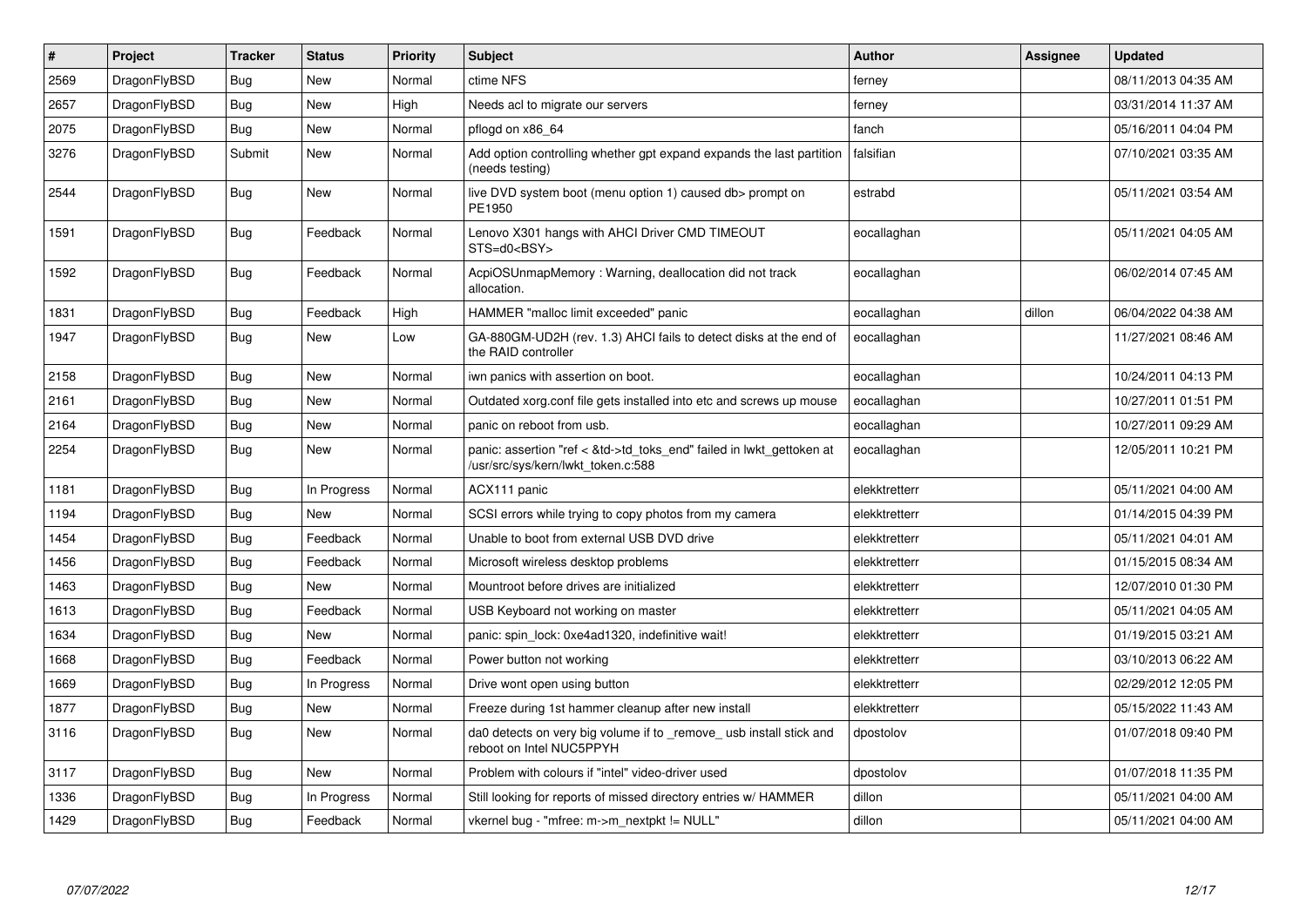| #    | Project      | <b>Tracker</b> | <b>Status</b> | <b>Priority</b> | Subject                                                                                                                                                   | Author    | Assignee | <b>Updated</b>      |
|------|--------------|----------------|---------------|-----------------|-----------------------------------------------------------------------------------------------------------------------------------------------------------|-----------|----------|---------------------|
| 1448 | DragonFlyBSD | Bug            | Feedback      | Normal          | panic: assertion: _tp->tt_msg->tt_cpuid == mycpuid in<br>tcp_callout_active tcp_output tcp_usr_send netmsg_pru_send<br>netmsg_service tcpmsg_service_loop | dillon    |          | 05/11/2021 04:00 AM |
| 1774 | DragonFlyBSD | Bug            | <b>New</b>    | Normal          | New IP header cleanup branch available for testing                                                                                                        | dillon    |          | 05/15/2022 10:59 AM |
| 2708 | DragonFlyBSD | Bug            | <b>New</b>    | Normal          | unable to send TCP nor UDP on age(4) interface                                                                                                            | dermiste  |          | 05/11/2021 03:54 AM |
| 3147 | DragonFlyBSD | Submit         | <b>New</b>    | Normal          | Enable headless installation                                                                                                                              | ddegroot  |          | 10/09/2018 01:25 PM |
| 3154 | DragonFlyBSD | Submit         | <b>New</b>    | Normal          | Update serial handling in bootloader                                                                                                                      | ddegroot  | dillon   | 11/06/2018 11:21 PM |
| 2717 | DragonFlyBSD | Submit         | Feedback      | Normal          | Out of range numeric handling                                                                                                                             | dclink    | tuxillo  | 05/11/2021 04:08 AM |
| 2721 | DragonFlyBSD | Submit         | Feedback      | Low             | Some few zalloc calls to objcache ones replacements                                                                                                       | dclink    | tuxillo  | 05/11/2021 04:08 AM |
| 2790 | DragonFlyBSD | Submit         | <b>New</b>    | Low             | filedesc softrefs increment code factoring                                                                                                                | dclink    |          | 02/21/2015 04:00 AM |
| 3011 | DragonFlyBSD | <b>Bug</b>     | In Progress   | Normal          | dragonfly/sys/dev/netif/re/re.c: suspicious code?                                                                                                         | dcb       |          | 07/29/2017 01:26 AM |
| 3018 | DragonFlyBSD | Bug            | <b>New</b>    | Normal          | sys/bus/u4b/wlan/if_run.c:5464]: (style) Redundant condition                                                                                              | dcb       |          | 04/11/2017 11:26 AM |
| 3021 | DragonFlyBSD | Bug            | In Progress   | Normal          | sys/dev/drm/i915/i915_gem_stolen.c:115]: (error) Signed integer<br>overflow for expression '65535<<20'                                                    | dcb       |          | 04/11/2017 12:46 PM |
| 3022 | DragonFlyBSD | Bug            | <b>New</b>    | Normal          | sys/dev/netif/ath/ath/if_ath.c:2142: strange bitmask?                                                                                                     | dcb       |          | 04/11/2017 11:49 AM |
| 3024 | DragonFlyBSD | <b>Bug</b>     | New           | Low             | sys/dev/netif/wi/if_wi.c:1090]: (style) Redundant condition                                                                                               | dcb       |          | 04/11/2017 11:56 AM |
| 3025 | DragonFlyBSD | <b>Bug</b>     | <b>New</b>    | Normal          | sys/dev/powermng/powernow/powernow.c:284: bad comparison?                                                                                                 | dcb       |          | 09/23/2017 07:45 AM |
| 3076 | DragonFlyBSD | Bug            | <b>New</b>    | Normal          | sys/dev/netif/ig_hal/e1000_ich8lan.c:1594: sanity checking mixup ?                                                                                        | dcb       |          | 10/11/2017 01:58 AM |
| 2414 | DragonFlyBSD | <b>Bug</b>     | In Progress   | Normal          | Lenovo S10 acpi freeze (not new)                                                                                                                          | davshao   |          | 05/11/2021 04:13 AM |
| 2652 | DragonFlyBSD | Bug            | <b>New</b>    | Normal          | 189a0ff3761b47  ix: Implement MSI-X support locks up Lenovo<br>S10 Intel Atom n270                                                                        | davshao   |          | 05/14/2014 01:55 AM |
| 2688 | DragonFlyBSD | Bug            | <b>New</b>    | Normal          | 67613368bdda7 Fix wrong checks for U4B presence Asrock Z77M<br>difficulty detecting USB keyboard                                                          | davshao   |          | 06/28/2014 07:08 PM |
| 2835 | DragonFlyBSD | Bug            | New           | Normal          | /usr/include/c++/5.0/bits/c++locale.h likes<br>POSIX C_SOURCE>=200809                                                                                     | davshao   |          | 11/18/2015 03:40 AM |
| 2994 | DragonFlyBSD | Bug            | <b>New</b>    | Normal          | Intermittent boot hangs after git: hammer - HAMMER Version 7                                                                                              | davshao   |          | 03/30/2017 02:06 PM |
| 3031 | DragonFlyBSD | Submit         | In Progress   | Normal          | Update drm/radeon to Linux 4.7.10 as much as possible                                                                                                     | davshao   | ftigeot  | 08/19/2021 12:33 PM |
| 3145 | DragonFlyBSD | Submit         | In Progress   | Normal          | Update libelf to FreeBSD 12 current and build as base library usable<br>by ports                                                                          | davshao   | tuxillo  | 08/20/2021 03:58 PM |
| 3227 | DragonFlyBSD | Submit         | New           | Normal          | Add HAMMER2 instructions in the installation medium README                                                                                                | daftaupe  |          | 03/26/2020 03:34 PM |
| 3243 | DragonFlyBSD | Bug            | <b>New</b>    | Normal          | SMART status not reported properly for SSD disks                                                                                                          | daftaupe  |          | 09/09/2020 11:03 PM |
| 2687 | DragonFlyBSD | Bug            | New           | Normal          | natacontrol software RAID in installer                                                                                                                    | csmelosky |          | 06/22/2014 12:03 PM |
| 341  | DragonFlyBSD | <b>Bug</b>     | New           | Normal          | Vinum erroneously repors devices as busy                                                                                                                  | corecode  | swildner | 01/21/2012 04:50 AM |
| 731  | DragonFlyBSD | <b>Bug</b>     | New           | Normal          | system freeze on "slice too large"                                                                                                                        | corecode  | tuxillo  | 06/25/2022 04:01 AM |
| 742  | DragonFlyBSD | <b>Bug</b>     | In Progress   | Normal          | umount problems with multiple mounts                                                                                                                      | corecode  | tuxillo  | 06/25/2022 04:02 AM |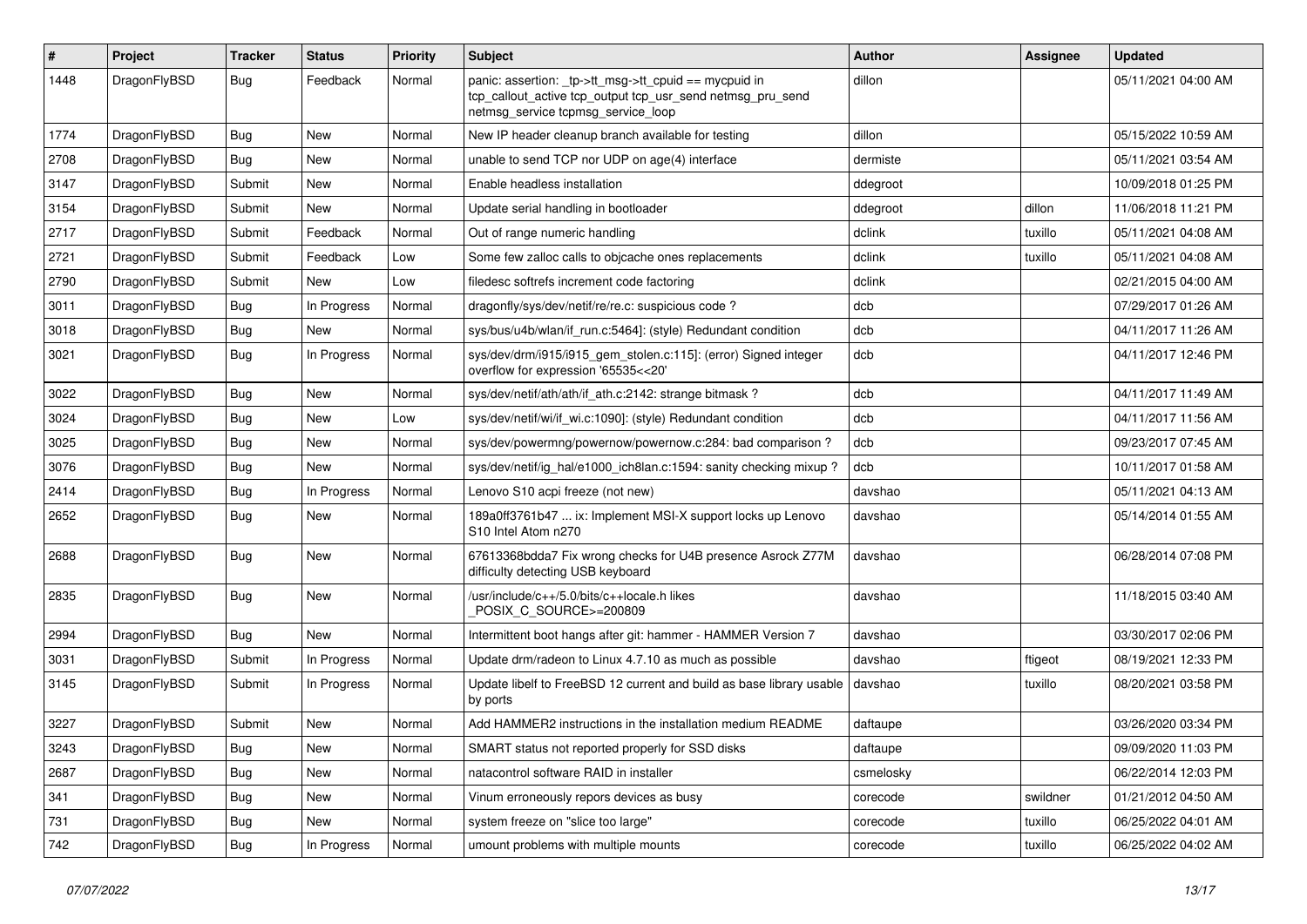| $\#$ | Project      | <b>Tracker</b> | <b>Status</b> | <b>Priority</b> | Subject                                                                                                       | <b>Author</b> | Assignee | <b>Updated</b>      |
|------|--------------|----------------|---------------|-----------------|---------------------------------------------------------------------------------------------------------------|---------------|----------|---------------------|
| 781  | DragonFlyBSD | Bug            | In Progress   | Normal          | fdisk uses wrong geometry on usb flash drives                                                                 | corecode      | tuxillo  | 05/11/2021 03:50 AM |
| 847  | DragonFlyBSD | Bug            | Feedback      | Normal          | processes getting stuck on mount point                                                                        | corecode      | tuxillo  | 05/11/2021 03:50 AM |
| 901  | DragonFlyBSD | Bug            | Feedback      | Normal          | route show needs to get data from all cpus                                                                    | corecode      | tuxillo  | 05/11/2021 03:50 AM |
| 911  | DragonFlyBSD | Bug            | Feedback      | Normal          | kldload/kernel linker can exceed malloc reserve and panic system                                              | corecode      | tuxillo  | 05/11/2021 03:51 AM |
| 1030 | DragonFlyBSD | <b>Bug</b>     | In Progress   | Normal          | msdosfs umount panic                                                                                          | corecode      | tuxillo  | 05/11/2021 03:51 AM |
| 1198 | DragonFlyBSD | <b>Bug</b>     | New           | High            | DDB loops panic in db_read_bytes                                                                              | corecode      | tuxillo  | 05/11/2021 03:51 AM |
| 1287 | DragonFlyBSD | <b>Bug</b>     | Feedback      | Normal          | altg configuration doesn't work                                                                               | corecode      | tuxillo  | 05/11/2021 03:51 AM |
| 1307 | DragonFlyBSD | Bug            | In Progress   | Normal          | hammer tid -2 shows unexpected result                                                                         | corecode      |          | 10/18/2016 05:29 PM |
| 1440 | DragonFlyBSD | Bug            | New           | Normal          | ptrace/gdb doesn't work after process blocks SIGTRAP                                                          | corecode      | tuxillo  | 05/11/2021 03:52 AM |
| 1442 | DragonFlyBSD | Bug            | New           | Normal          | blocking SIGSEGV and triggering a segment violation produces an<br>all CPU consuming process                  | corecode      | tuxillo  | 05/11/2021 03:52 AM |
| 1469 | DragonFlyBSD | <b>Bug</b>     | In Progress   | Normal          | Hammer history security concern                                                                               | corecode      | tuxillo  | 05/11/2021 03:52 AM |
| 1474 | DragonFlyBSD | <b>Bug</b>     | New           | Normal          | ithread 1 unexpectedly rescheduled                                                                            | corecode      | tuxillo  | 05/11/2021 03:52 AM |
| 1475 | DragonFlyBSD | <b>Bug</b>     | In Progress   | Normal          | kernel blocks with low memory and syscons setting a high res mode<br>/ scrollback                             | corecode      | tuxillo  | 05/11/2021 03:52 AM |
| 1528 | DragonFlyBSD | <b>Bug</b>     | In Progress   | Normal          | ktrace does not show proper return values for pipe(2)                                                         | corecode      | tuxillo  | 05/11/2021 03:52 AM |
| 1538 | DragonFlyBSD | <b>Bug</b>     | New           | Low             | mountroot should probe file systems                                                                           | corecode      | alexh    | 11/24/2010 06:35 PM |
| 1547 | DragonFlyBSD | <b>Bug</b>     | In Progress   | Normal          | disklabel64 automatic sizing                                                                                  | corecode      | tuxillo  | 05/11/2021 03:52 AM |
| 1556 | DragonFlyBSD | <b>Bug</b>     | New           | Normal          | many processes stuck in "hmrrcm", system unusable                                                             | corecode      | tuxillo  | 05/11/2021 03:52 AM |
| 1583 | DragonFlyBSD | <b>Bug</b>     | In Progress   | Normal          | panic: assertion: cursor->trans->sync_lock_refs > 0 in<br>hammer recover cursor                               | corecode      | tuxillo  | 05/11/2021 03:53 AM |
| 1584 | DragonFlyBSD | Bug            | In Progress   | Normal          | can't use ssh from jail: debug1: read_passphrase: can't open<br>/dev/tty: Device busy                         | corecode      | tuxillo  | 05/11/2021 03:53 AM |
| 1587 | DragonFlyBSD | Bug            | Feedback      | Normal          | can't gdb across fork                                                                                         | corecode      | tuxillo  | 05/11/2021 03:54 AM |
| 1481 | DragonFlyBSD | <b>Bug</b>     | Feedback      | Normal          | panic: assertion: kva_p(buf) in soopt_from_kbuf (after ipfw pipe<br>show, 2.2.1-R)                            | combiner      |          | 05/11/2021 04:01 AM |
| 2735 | DragonFlyBSD | <b>Bug</b>     | New           | Urgent          | iwn panics SYSSASSERT                                                                                         | cnb           |          | 05/11/2021 03:55 AM |
| 2736 | DragonFlyBSD | <b>Bug</b>     | New           | High            | kernel panics on acpi_timer_probe function                                                                    | cnb           |          | 05/11/2021 03:55 AM |
| 3280 | DragonFlyBSD | <b>Bug</b>     | New           | Normal          | KMS console and i915(4) not working in 6.0                                                                    | cmusser       |          | 07/10/2021 03:35 AM |
| 3139 | DragonFlyBSD | <b>Bug</b>     | I New         | Normal          | USB Mouse Does Not Work in DragonflyBSD guest on VirtualBox                                                   | chiguy1256    |          | 06/24/2018 10:14 PM |
| 2858 | DragonFlyBSD | Bug            | New           | Low             | Installer "Local or UTC" question should have "No" selected by<br>default.                                    | cgag          |          | 12/02/2015 01:18 PM |
| 2859 | DragonFlyBSD | Bug            | New           | Low             | Installer configuration menu always highlights "Select timezone", no<br>matter which step was last completed. | cgag          |          | 12/02/2015 01:54 PM |
| 3143 | DragonFlyBSD | <b>Bug</b>     | New           | Normal          | assertion "0" failed in hammer2 inode xop chain sync                                                          | cbin          |          | 07/18/2018 12:50 PM |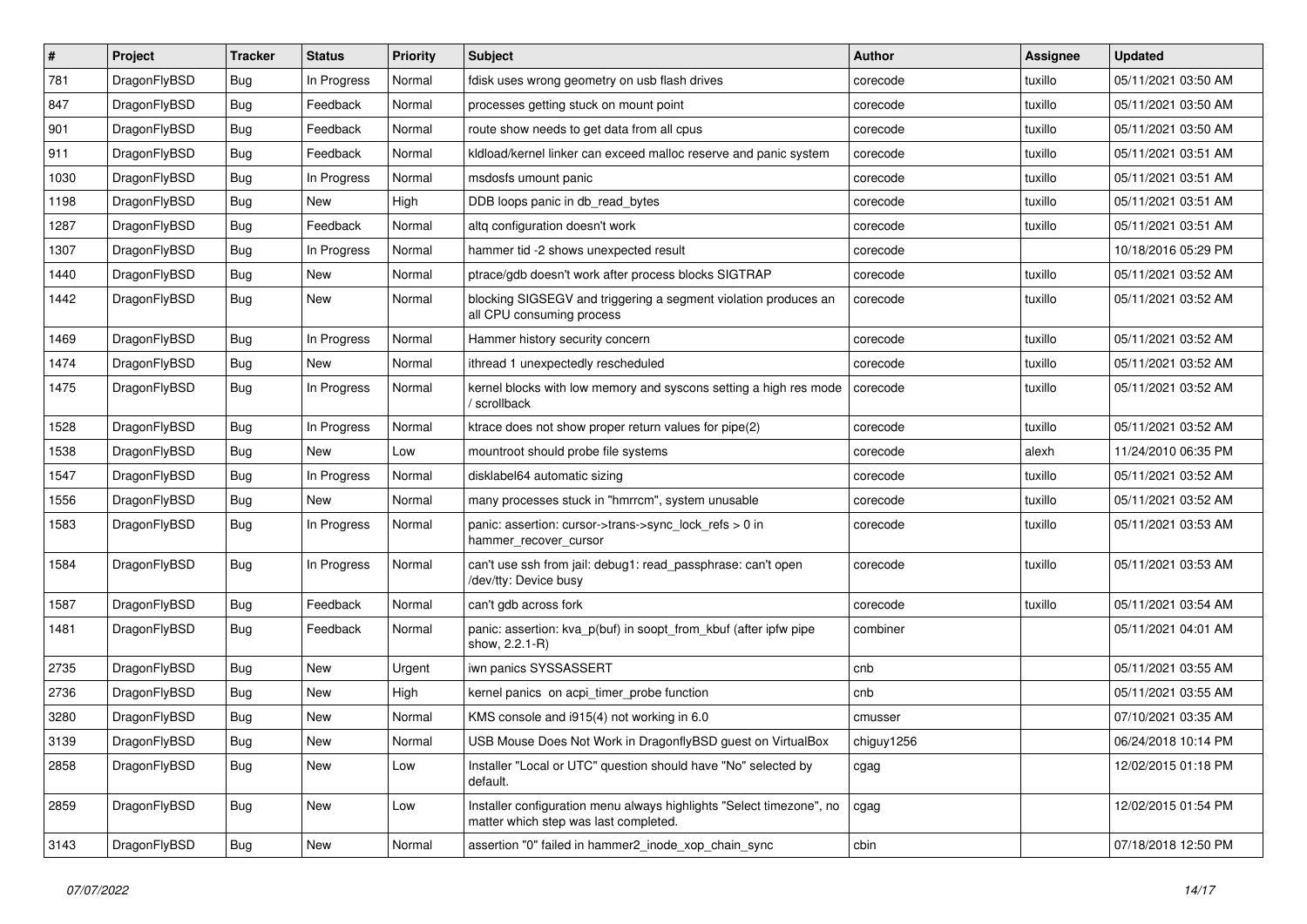| $\vert$ # | <b>Project</b> | <b>Tracker</b> | <b>Status</b> | Priority | <b>Subject</b>                                                                                                               | Author             | Assignee | <b>Updated</b>      |
|-----------|----------------|----------------|---------------|----------|------------------------------------------------------------------------------------------------------------------------------|--------------------|----------|---------------------|
| 1618      | DragonFlyBSD   | <b>Bug</b>     | Feedback      | Normal   | collision for 'struct pmap' when using RPC and <sys user.h=""></sys>                                                         | carenas            |          | 05/11/2021 04:05 AM |
| 2265      | DragonFlyBSD   | <b>Bug</b>     | New           | Normal   | mbsrtowcs does not properly handle invalid mbstate t in ps.                                                                  | c.turner1          | swildner | 01/10/2012 07:56 PM |
| 2319      | DragonFlyBSD   | <b>Bug</b>     | New           | Normal   | crypt/passwd forward compat                                                                                                  | c.turner1          |          | 02/28/2012 12:39 PM |
| 725       | DragonFlyBSD   | <b>Bug</b>     | In Progress   | Low      | 'make distribution' fails w/'ro' /usr/obj                                                                                    | c.turner           |          | 03/09/2013 01:01 PM |
| 2115      | DragonFlyBSD   | <b>Bug</b>     | New           | Normal   | [msk] system freeze after receive some paquet                                                                                | bsdsx              |          | 08/22/2011 10:22 AM |
| 1521      | DragonFlyBSD   | <b>Bug</b>     | Feedback      | Normal   | amd64 2.4 livecd won't mount root at boot                                                                                    | bolapara           |          | 01/28/2018 03:45 AM |
| 1594      | DragonFlyBSD   | <b>Bug</b>     | New           | Normal   | Kernel panic during boot from Live CD on Dell E6400                                                                          | bodie              |          | 05/11/2021 03:54 AM |
| 3101      | DragonFlyBSD   | Bug            | New           | Low      | PFI CGI install not working in dragonflybsd 5.0.1 USB install                                                                | bnegre82           |          | 05/11/2021 04:14 AM |
| 3110      | DragonFlyBSD   | <b>Bug</b>     | New           | Normal   | crash with ipfw3 under load                                                                                                  | bnegre82           |          | 12/09/2017 06:22 AM |
| 1882      | DragonFlyBSD   | Bug            | New           | Low      | Idea for handling new USB vendor/device codes                                                                                | bmk                |          | 10/20/2010 12:15 PM |
| 3281      | DragonFlyBSD   | <b>Bug</b>     | New           | Normal   | Crash after leaving unattended for a while                                                                                   | bhaible            |          | 07/10/2021 03:32 AM |
| 3282      | DragonFlyBSD   | <b>Bug</b>     | New           | Normal   | unexpected errno value from fopen()                                                                                          | bhaible            |          | 07/10/2021 03:34 AM |
| 3283      | DragonFlyBSD   | <b>Bug</b>     | <b>New</b>    | Normal   | mknodat() cannot create FIFOs                                                                                                | bhaible            |          | 07/10/2021 03:34 AM |
| 3284      | DragonFlyBSD   | Bug            | <b>New</b>    | Normal   | Wrong towlower() result for U+038A                                                                                           | bhaible            |          | 07/10/2021 03:34 AM |
| 1718      | DragonFlyBSD   | <b>Bug</b>     | Feedback      | Normal   | IDE disk drive not detected by x86_64 2.6.1 Live CD                                                                          | bcox               |          | 11/27/2021 08:25 AM |
| 3132      | DragonFlyBSD   | Bug            | New           | Low      | unifdef mined                                                                                                                | bcallah            |          | 04/26/2018 08:34 PM |
| 331       | DragonFlyBSD   | Bug            | In Progress   | Normal   | ftpsesame (aka Bridging S01E03)                                                                                              | bastyaelvtars      |          | 03/09/2013 12:28 PM |
| 2107      | DragonFlyBSD   | <b>Bug</b>     | <b>New</b>    | Normal   | 2.10.1 sata dvd drive issue                                                                                                  | ausppc             |          | 07/31/2011 08:41 PM |
| 1148      | DragonFlyBSD   | <b>Bug</b>     | In Progress   | Low      | BCM4311 wireless network adapter detected but not functional                                                                 | archimedes.gaviola |          | 05/11/2021 04:00 AM |
| 2877      | DragonFlyBSD   | <b>Bug</b>     | New           | Low      | sed fails when working with UTF-8 locale and non-UTF symbols                                                                 | arcade@b1t.name    |          | 12/30/2015 11:20 AM |
| 2878      | DragonFlyBSD   | <b>Bug</b>     | New           | Low      | [fix] CCVER problem when using clang and cpu extensions<br>(intrinsics)                                                      | arcade@b1t.name    |          | 06/24/2016 04:25 AM |
| 2882      | DragonFlyBSD   | <b>Bug</b>     | <b>New</b>    | Low      | bridge sends packets from individual interfaces                                                                              | arcade@b1t.name    |          | 01/09/2016 12:43 PM |
| 3209      | DragonFlyBSD   | Bug            | New           | Normal   | svc has some minor bugs                                                                                                      | arcade@b1t.name    |          | 10/24/2019 09:08 AM |
| 3278      | DragonFlyBSD   | Bug            | <b>New</b>    | Normal   | Second screen image is distorted                                                                                             | arcade@b1t.name    |          | 07/10/2021 03:36 AM |
| 3311      | DragonFlyBSD   | <b>Bug</b>     | <b>New</b>    | Low      | TrueCrypt support may cause kernel crash                                                                                     | arcade@b1t.name    |          | 04/29/2022 06:19 AM |
| 2329      | DragonFlyBSD   | <b>Bug</b>     | <b>New</b>    | Normal   | ibm x3550 & acpi                                                                                                             | ano                |          | 06/03/2014 11:37 AM |
| 2520      | DragonFlyBSD   | <b>Bug</b>     | <b>New</b>    | Normal   | panic: assertion "IS_SERIALIZED((ifp->if_serializer))" failed in<br>if_default_serialize_assert at /usr/src/sys/net/if.c:437 | ano                |          | 03/09/2013 12:14 AM |
| 1714      | DragonFlyBSD   | <b>Bug</b>     | New           | Low      | hwpmc                                                                                                                        | alexh              | swildner | 08/18/2012 02:03 PM |
| 1921      | DragonFlyBSD   | Bug            | In Progress   | Normal   | we miss mlockall                                                                                                             | alexh              | tuxillo  | 06/18/2022 04:08 AM |
| 1824      | DragonFlyBSD   | <b>Bug</b>     | Feedback      | Normal   | kernel panic, x86, 2.7.3.859.ge5104                                                                                          | akirchhoff135014   |          | 03/10/2013 07:49 AM |
| 2210      | DragonFlyBSD   | <b>Bug</b>     | <b>New</b>    | Normal   | Bugtracker cannot assign default project for new users                                                                       | ahuete.devel       |          | 11/17/2011 11:30 AM |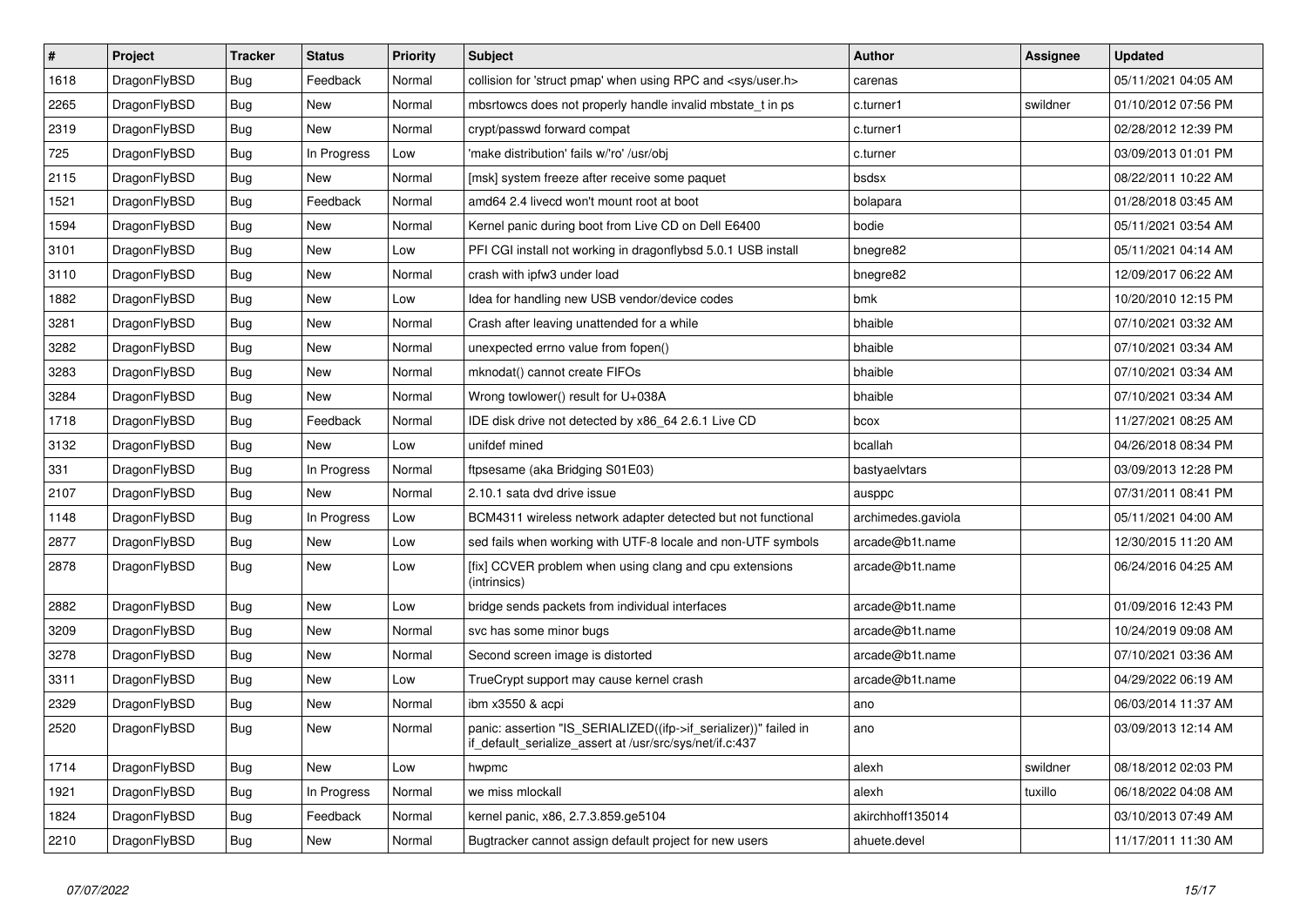| $\#$ | Project      | <b>Tracker</b> | <b>Status</b> | <b>Priority</b> | Subject                                                                                                              | <b>Author</b>      | Assignee | <b>Updated</b>      |
|------|--------------|----------------|---------------|-----------------|----------------------------------------------------------------------------------------------------------------------|--------------------|----------|---------------------|
| 3299 | DragonFlyBSD | Bug            | In Progress   | Normal          | DragonFlyBSD reports utterly wrong uptime (most of the time, right<br>after booting in)                              | adrian             |          | 11/11/2021 01:43 PM |
| 3300 | DragonFlyBSD | Bug            | <b>New</b>    | Normal          | Running Xvnc from TigerVNC package through the INETD daemon<br>in TCP WAIT mode fails hard                           | adrian             |          | 01/08/2022 04:25 AM |
| 3301 | DragonFlyBSD | <b>Bug</b>     | New           | Normal          | Gkrellm from the packages is not showing logged in users in main<br>window, logged in users always $== 0$            | adrian             |          | 01/08/2022 04:24 AM |
| 2250 | DragonFlyBSD | Bug            | <b>New</b>    | Normal          | Kernel panic                                                                                                         | adamk              |          | 11/23/2018 01:10 AM |
| 1941 | DragonFlyBSD | <b>Bug</b>     | <b>New</b>    | Normal          | wlan config crash                                                                                                    | abandon.every.hope |          | 12/24/2010 07:54 PM |
| 2852 | DragonFlyBSD | Bug            | New           | Normal          | Hammer File System - hangs on undo during system boot / mount -<br>will not recover on DragonFlyBSD newer than 3.6.0 | abale              |          | 05/11/2021 04:07 AM |
| 3120 | DragonFlyBSD | Bug            | <b>New</b>    | Normal          | Intel AC 8260 firmware does not load                                                                                 | Vintodrimmer       |          | 08/28/2018 03:30 AM |
| 3219 | DragonFlyBSD | <b>Bug</b>     | New           | Normal          | x11/xorg port can not be build                                                                                       | <b>UlasSAYGIN</b>  |          | 03/31/2020 08:57 AM |
| 3240 | DragonFlyBSD | Bug            | <b>New</b>    | High            | compile error because of openssl with /usr/dports/security/rhash for<br>mysql 8 install                              | UlasSAYGIN         |          | 06/04/2020 08:05 AM |
| 2595 | DragonFlyBSD | Bug            | <b>New</b>    | Normal          | DragonFly 3.4.3 crashes on SUN Blade X6250 with Qlogic ISP 2432 Turvamies<br>FC card                                 |                    |          | 10/07/2013 11:53 AM |
| 2493 | DragonFlyBSD | Bug            | <b>New</b>    | Normal          | vidcontrol: invalid video mode name                                                                                  | Svarov             |          | 01/24/2013 09:55 AM |
| 1246 | DragonFlyBSD | <b>Bug</b>     | <b>New</b>    | Normal          | bad resolution (monitor desync) with livedvd                                                                         | Przem0l            |          | 02/18/2014 06:29 AM |
| 2499 | DragonFlyBSD | <b>Bug</b>     | In Progress   | Urgent          | DRAGONFLY_3_2 lockd not responding correctly                                                                         | Nerzhul            |          | 01/22/2013 12:47 PM |
| 3006 | DragonFlyBSD | <b>Bug</b>     | New           | Normal          | boot0cfg: panic in kern_udev.c in function _udev_dict_set_cstr when<br>installing in VirtualBox                      | MichiGreat         |          | 04/01/2017 02:22 PM |
| 1700 | DragonFlyBSD | Submit         | In Progress   | Normal          | skip boot2 menu on <enter></enter>                                                                                   | Johannes.Hofmann   | tuxillo  | 05/15/2022 08:35 AM |
| 1850 | DragonFlyBSD | Bug            | <b>New</b>    | Normal          | volume-add on hammer root fs panic                                                                                   | Johannes.Hofmann   |          | 04/18/2019 04:27 AM |
| 2453 | DragonFlyBSD | <b>Bug</b>     | New           | Normal          | panic: assertion "gd->gd_spinlocks == 0" failed                                                                      | Johannes.Hofmann   |          | 11/12/2012 12:54 PM |
| 2617 | DragonFlyBSD | Bug            | Feedback      | Normal          | Possible issue with wireless mouse on 3.6 release                                                                    | FilippoMo          |          | 01/14/2015 03:42 PM |
| 2618 | DragonFlyBSD | Bug            | <b>New</b>    | Normal          | mouse problem on RELEASE-3_6_0                                                                                       | FilippoMo          |          | 12/20/2013 03:26 AM |
| 2620 | DragonFlyBSD | <b>Bug</b>     | New           | Normal          | moused problem                                                                                                       | FilippoMo          |          | 12/20/2013 10:32 AM |
| 989  | DragonFlyBSD | <b>Bug</b>     | New           | Normal          | installer/fdisk trouble with wrapped values                                                                          | Discodestroyer     |          | 02/18/2014 06:27 AM |
| 2806 | DragonFlyBSD | Bug            | <b>New</b>    | Normal          | failed to configure a link-local address on ath0 (errno = 22)                                                        | Chingyuan          |          | 05/25/2021 01:00 AM |
| 2870 | DragonFlyBSD | Bug            | <b>New</b>    | High            | Broken text and icons when glamor acceleration is used                                                               | 375gnu             | ftigeot  | 01/31/2016 12:13 AM |
| 1390 | DragonFlyBSD | Bug            | In Progress   | Normal          | Use id_t type for {get,set}priority()                                                                                | Anonymous          | tuxillo  | 07/05/2019 02:18 AM |
| 1397 | DragonFlyBSD | Bug            | Feedback      | Normal          | jobs -I output inconsistency when called from script                                                                 | Anonymous          | tuxillo  | 05/15/2022 05:07 AM |
| 1398 | DragonFlyBSD | Submit         | In Progress   | Normal          | hdestroy(3) restricts hash key to point to malloc'ed space                                                           | Anonymous          |          | 08/20/2021 04:06 PM |
| 1695 | DragonFlyBSD | <b>Bug</b>     | New           | Normal          | NFS-related system breakdown                                                                                         | Anonymous          |          | 04/10/2014 12:35 AM |
| 2052 | DragonFlyBSD | <b>Bug</b>     | New           | Normal          | Kernel panic: CPU APIC ID out of range                                                                               | Anonymous          |          | 05/02/2011 11:06 AM |